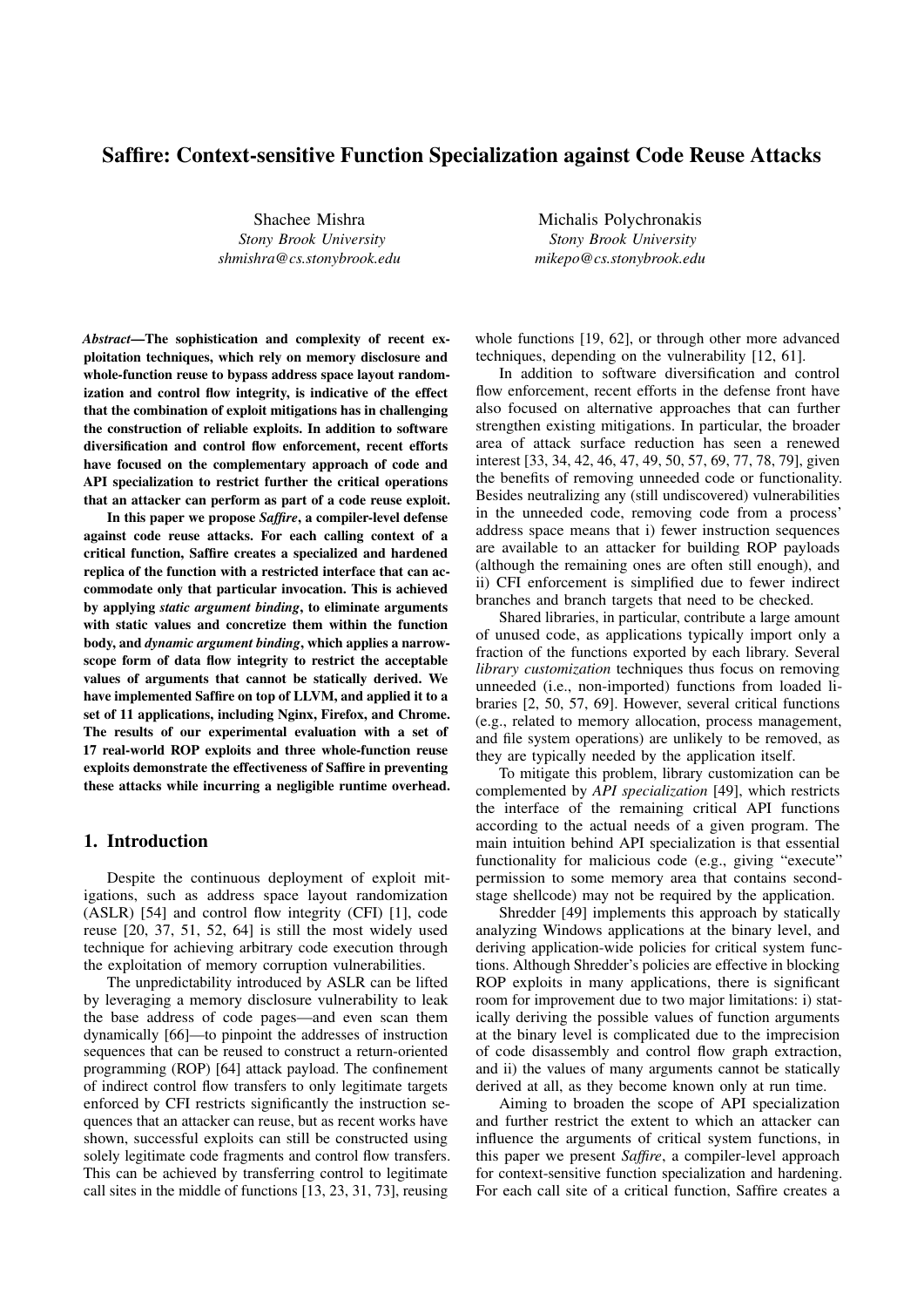custom version of the function with a restricted interface that can accommodate the needs of only that particular call site. This is achieved by performing inter-procedural backwards slicing and data flow analysis in a best-effort way to identify the source of each argument, and concretize its value (or set of possible values) in the body of the customized function.

Besides static arguments, however, a key novelty of Saffire is that it also protects *dynamic* arguments, such as file descriptors, memory addresses, and user-supplied inputs, which become known only at runtime—based on our evaluation, about half of the arguments of critical functions fall into this category, and are ignored by previous works. To protect such arguments, we introduce *dynamic argument binding*, which applies a narrow-scope form of data flow integrity to restrict the argument values permitted at runtime for a given call site, to only those that were originally assigned at their respective initialization points.

We implemented a prototype of Saffire for Linux applications as a transformation pass on top of LLVM, and experimentally evaluated it with a set of real-world code reuse exploits and applications, which demonstrate its effectiveness and practicality. In particular, the lightweight nature of its policy checks introduces negligible performance overhead, while it blocks all 17 ROP payloads tested in all but two of the 11 applications considered. We also demonstrate how Saffire can protect against sophisticated whole-function reuse attacks that aim to bypass CFI, by evaluating it against three previously published proof-ofconcept exploits against Nginx [\[23\]](#page-14-3), Firefox [\[62\]](#page-15-6), and Chrome [\[19\]](#page-14-5).

In summary, we make the following main contributions:

- We propose a compiler-level defense-in-depth mitigation against code reuse attacks, which introduces *static* and *dynamic* argument binding to restrict the values that can be passed to critical API functions.
- We implemented *Saffire*, a prototype of the proposed approach on top of LLVM, and applied it to a set of 11 applications, including Nginx, Firefox, and Chrome.
- We experimentally evaluated Saffire with a set of 17 real-world ROP exploits and three proof-of-concept whole-function reuse exploits, and demonstrate its effectiveness in preventing these exploits while incurring negligible runtime overhead.

## 2. Background and Motivation

The main motivation behind the proposed approach is the hypothesis that the system calls made by an application are semantically different from the ones made by malicious code. Specializing the exposed system API according to an application's actual needs can thus hinder attacks that rely on functionality that is not used by the application. In Linux, the system call interface is exposed to user programs through the C Standard Library (libc). Although libc exports more than 1,400 functions, programs typically use only a fraction of them [\[49,](#page-15-10) [50,](#page-15-11) [57\]](#page-15-12). More importantly, even for the functions that are used, only part of their code is executed, depending on the subset of their functionality actually used by the application [\[49\]](#page-15-10).

#### 2.1. Code Reuse Attacks and Function Reuse

Since their introduction in the form of return-tolibc [\[20\]](#page-14-0), code reuse attacks have been continuously evolving in response to an increasing number of deployed exploit mitigations. Return-oriented programming (ROP) [\[37,](#page-14-1) [64\]](#page-15-3) and its variations [\[11,](#page-14-10) [15,](#page-14-11) [66\]](#page-15-4), are currently the de facto method of achieving arbitrary code execution through the exploitation of memory corruption vulnerabilities. Typical ROP exploits consist of a first-stage payload that aims to bypass non-executable memory protections and enable the execution of a second-stage shellcode. To achieve its goal, the first phase relies on existing instructions (ROP gadgets) to interact with the OS (through system calls), e.g., for allocating executable memory or accessing the file system.

Recently, there has been an emergence of more advanced code reuse attacks that aim to bypass control flow integrity (CFI) [\[1\]](#page-13-0) defenses by reusing longer instruction sequences or even whole functions that do not violate the enforced control flow policy. Recent developments [\[13,](#page-14-2) [23,](#page-14-3) [62\]](#page-15-6) have shown that instead of using just a set of instruction sequences, using full functions as gadgets can lead to arbitrary code execution.

#### 2.2. Challenges of API-level Specialization

Some code debloating techniques focus on removing unused functions from imported libraries, reducing this way the amount of code that can potentially take part in a code reuse attack. Such library debloating techniques can be applied at either the binary [\[2,](#page-13-1) [50\]](#page-15-11) or the source code [\[57\]](#page-15-12) level. Upon the application of library debloating, API specialization [\[49\]](#page-15-10) moves one step further and restricts the allowable argument values that can be passed to the remaining system API functions that cannot be removed by library debloating. Instead of removing code, a runtime interposition layer verifies the passed arguments against a statically determined set of allowable values. This set is created by analyzing the binary to identify library functions and control flows within them that are required by the application, and then in a best-effort way derive the argument values used across their call sites.

Binary vs. Source Code Analysis: Prior API specialization approaches [\[49\]](#page-15-10) face several challenges. First, operating at the binary level impedes their ability of accurately finding all valid control flow paths, and more importantly, performing accurate data flow analysis to identify statically determined argument values. Due to the small number of general purpose registers, their values are constantly overwritten, hindering argument extraction even further. In this work, we perform more accurate and comprehensive data flow analysis at the source code level, to expand the set of known argument values.

Context-sensitive Policies: Second, finding known arguments across all calling contexts of a function is not always possible. Prior solutions do not distinguish one call site of a library function from another, and the policies generated are universally applied for the whole program. Although this makes runtime policy enforcement simpler, it misses many enforcement opportunities. For example, in case a certain argument has its value known across all but one call site, an application-wide policy would still consider it unknown.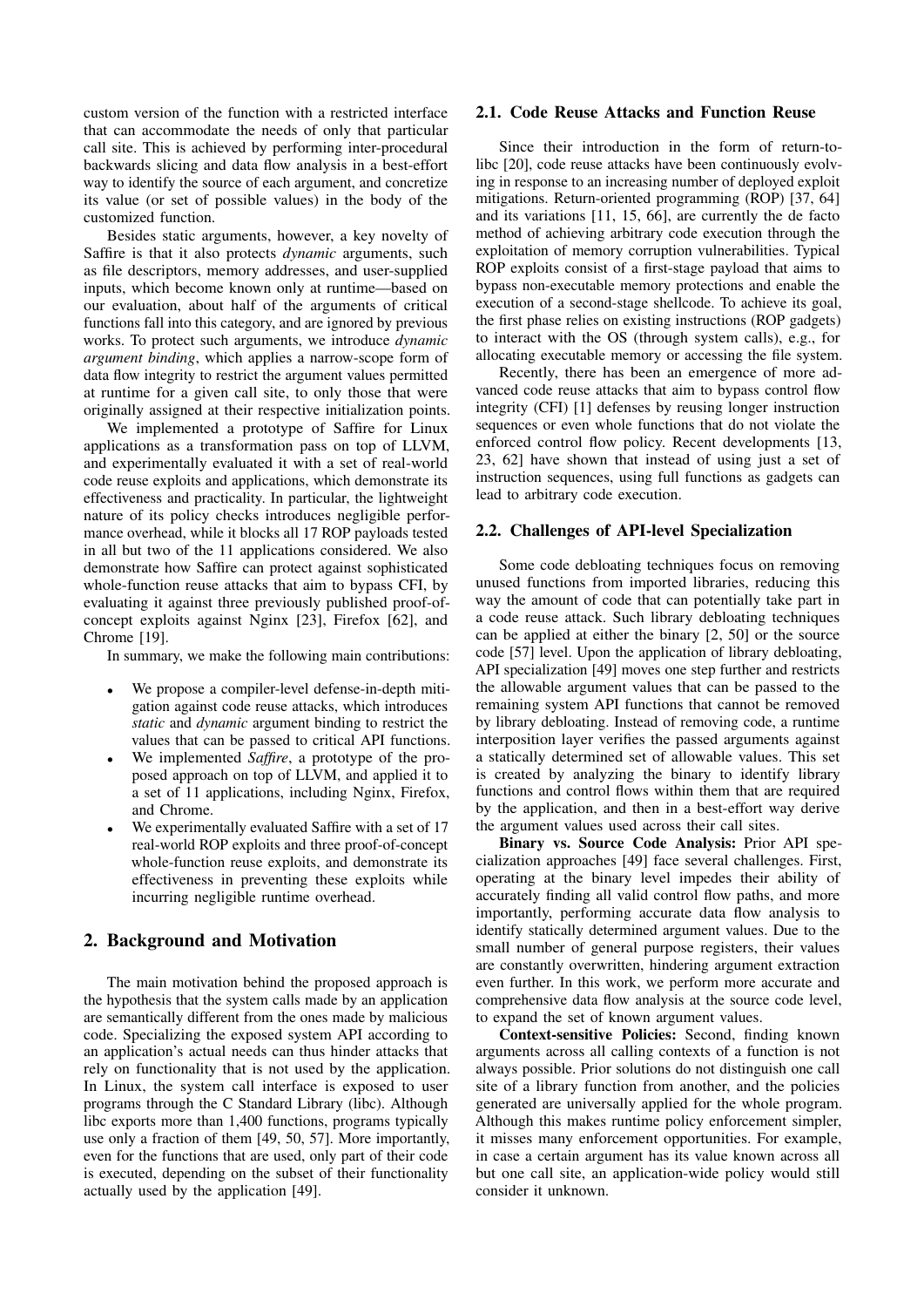<span id="page-2-0"></span>TABLE 1: Number of known argument values across all call sites of some libc functions for Nginx.

| Library Function Call         | Known Values  |                   |                           |          |    |
|-------------------------------|---------------|-------------------|---------------------------|----------|----|
|                               |               |                   | Sites Arg1 Arg2 Arg3 Arg4 |          |    |
| open64()<br>write()<br>read() | 21<br>23<br>3 | 16<br>0           | 19<br>11<br>$\mathbf{0}$  | 18<br>12 | 21 |
| pred64()                      | б             | $\mathbf{\Omega}$ |                           |          |    |

A few examples of such cases are shown in Table [1,](#page-2-0) which reports the number of known argument values across all call sites for some of the libc functions used by Nginx. For instance, open64() is invoked by 21 call sites, and although its fourth argument is known across all call sites, the same is not true for the second and third arguments, the values of which are known for all but two and three contexts, respectively—application-wide policies thus cannot be generated for them. This opens up the possibility for attackers to reuse any of the available call sites with their desired argument values, even though for most call sites this could be prohibited. Creating application-wide policies thus misses the opportunity to enforce stricter policies for certain arguments that are known only in some (but not all) calling contexts. In this work, we address this issue by deriving and enforcing context-sensitive policies, which restrict further the possibilities of call site reuse as part of malicious code.

Dynamic Function Arguments Finally, and more importantly, a significant challenge faced by API-level specialization is that the actual values for many function arguments cannot be derived statically at all. User inputs, environment variables, file names, memory addresses, and other types of arguments will only become available at run time. Current systems mark arguments that hold such dynamic values as unknown. Consequently, exploit code can still rely on manipulating those arguments despite the policies enforced by systems like Shredder [\[49\]](#page-15-10). In this work, we address this issue by introducing a form of narrow-scope data flow integrity for dynamic function arguments to prohibit attackers from supplying arbitrary values as part of code reuse exploits. As demonstrated by our experimental evaluation results, our approach roughly doubles the number of arguments that can be protected, compared to using only statically-derived policies.

#### 2.3. Threat Model

We assume an attacker who is able to hijack the control flow of a process and execute malicious ROP code (and possibly second-stage shellcode), which interacts with the OS to achieve the attacker's end goal (e.g., remote control, DLL injection, malware installation). In that sense, dataonly attacks (e.g., modifying a user authentication variable without using any system calls), are out of scope.

We also assume that common exploit mitigations, such as non-executable memory and ASLR, have been deployed on the system. Although Saffire offers the same protection irrespective of these defenses, as a defensein-depth approach, it is mostly meant to be used in combination with other defenses to collectively raise the bar for successful exploitation, and prevent circumvention.

Similarly, Saffire's protection becomes meaningful only after existing software debloating techniques such as library debloating [\[2,](#page-13-1) [50,](#page-15-11) [57\]](#page-15-12) have first been applied. As Saffire's policy enforcement is performed by user-level code, we assume that fine grained CFI is employed, so that an attacker cannot simply bypass policy checks (e.g., by jumping over the check, or even invoking system calls directly). Alternatively, other hook protection mechanisms such as API checkpointing [\[53\]](#page-15-17) can be employed.

#### 3. Function Specialization

Our main goal is to create multiple specialized versions of API functions that can only be called from specific locations within the application. Exploit code can use any of the functions in the address space to carry out malicious operations not intended by the application. Specializing functions according to their invocation points reduces the flexibility of an attacker in reusing them.

Control flow integrity confines the possible invocation points of API functions to only legitimate call sites within the program. On top of CFI, Saffire then confines further the possible argument values that can be supplied to a function to the absolutely needed ones by a given *calling context*. For direct function invocation, the calling context corresponds to the call site of a given function. For indirect function invocation through function pointers, the calling context corresponds to the union of all possible call sites of a given function pointer (more details on this case are provided in Section [4.1\)](#page-5-0). For a given calling context, Saffire creates a unique custom function that will be used solely by that particular context.

Saffire's custom functions "bind" arguments to their corresponding calling contexts. Every call to a library function is now routed through a custom function wrapper which first verifies the supplied arguments, and then invokes the original library function after the verification is successful. We should note that the use of wrapper functions is not mandatory, and an alternative design could just create as many specialized copies of the original function as needed, and then completely remove the original function from the address space (e.g., using existing library debloating techniques [\[57\]](#page-15-12)). We just chose this approach to simplify our engineering effort. From a security perspective, both approaches are equivalent, since the enforced CFI policy still confines the allowable entry points to only the original call sites of the program, i.e., an attacker cannot bypass the wrapper and jump straight to the library function.

Creating specialized versions of library functions requires precisely identifying as much of the state of their arguments as possible for each calling context. We observe that argument values broadly fall into two categories: i) static, deterministic values that can be derived from analyzing the code, and ii) values that are dynamically generated at runtime. In the example below, ptr and size can only be known at run time, while prot can be determined statically, as it is a hard-coded value:

|                  | char *ptr = $mmap()$ ;       | // Dynamic arqument |
|------------------|------------------------------|---------------------|
|                  | int size = $qetpaqesize()$ ; | // Dynamic arqument |
| int prot = $2$ ; |                              | // Static argument  |
|                  | mprotect(ptr, size, prot);   |                     |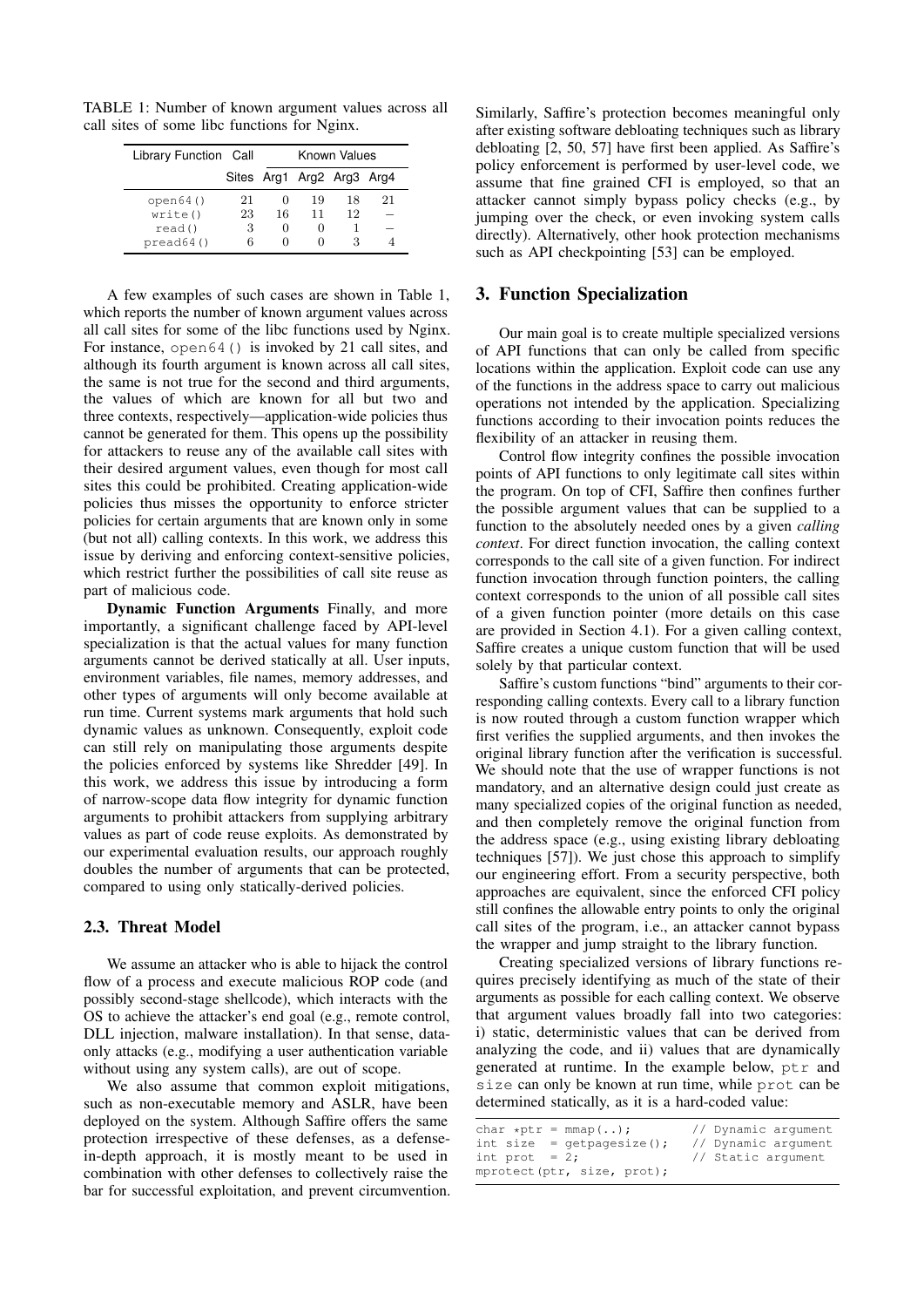<span id="page-3-0"></span>

Figure 1: Overview of the proposed approach. Saffire identifies the call sites of specific library functions and performs static analysis to instrument the code with static and dynamic argument binding in the combined bitcode file. At runtime, dynamic values are hashed and copied into a shadow memory at creation time, and are compared with the supplied arguments at verification time inside the customized function.

Static and dynamic arguments have to be treated in different ways while specializing functions. In both cases, static code analysis can be used to identify the point where the values are generated. For static arguments, their actual value (or set of possible values) can be enforced by constructing a set of corresponding static rules, to which we refer as *static argument binding*. For dynamic arguments, however, this is not possible, since their values may depend on external factors, such as user input and OS state. Instead of leaving such arguments unprotected (as done by previous API specialization approaches [\[49\]](#page-15-10)), we have developed an alternative protection mechanism called *dynamic argument binding*. Using a narrow-scope form of data flow integrity, dynamic argument binding restricts the argument values permitted at runtime to only those that were created at their respective initialization points.

Figure [1](#page-3-0) shows an overview of our approach. The core of Saffire's static code analysis and instrumentation is performed as an optimization pass in LLVM, which operates on a combined bitcode file generated after link time optimization. In this example, the specialized application contains two call sites of the write() function, for which Saffire creates two customized variants. According to the number of *statically known* arguments, the actual number of input arguments to these functions may be different. To perform dynamic argument binding, the specialized process keeps a 64-bit hash of dynamic argument values (at the time of their creation) to a shadow memory area, which are then used to verify the actual input arguments. In this example, custom\_write1() first compares the hash values of its two arguments with their respective values in the shadow memory, and proceeds to call write() only if the verification is successful. When attackers attempt to reuse the function with a different set of arguments, the verification fails and control is redirected to a handler.

#### 3.1. Static Argument Binding

For a given calling context, an argument is considered *known* if all its possible values can be determined statically. There are three main types of known arguments:

- 1) Hard-coded arguments: Arguments such as flags or buffer sizes, are often known in advance.
- 2) Value sets: Multiple control flow paths may set different values to a given argument variable, all of which can still be identified statically.
- 3) Value ranges: For certain calling contexts involving loops, the start, limit, and increment values of an integer variable can be determined statically, resulting in a range of possible values.

Static argument values are defined somewhere on the path leading up to call instructions. The analysis phase of Saffire follows these control paths backwards, starting from the call site, and tries to identify the value(s) assigned to a given argument. The analysis continues over function boundaries using inter-procedural analysis when a tracked variable is passed from a previous caller to the current function. We leverage the control flow information available at the intermediate representation level to find predecessors for function calls. We also use address-taken information to find specific instances of functions assigned to pointers. For each usage of a given function, the analysis continues traversing backwards across functions until either the value is found or we reach the beginning of main(). For example, when analyzing the call site of execve() in Nginx, the analysis reaches main(), concluding that the first execve() argument is a user-provided value.

The compiler front-end creates a set of object files, which are then linked to create the final executable after several rounds of optimizations. A particularly important one for our purposes is *constant propagation*, which identifies constants assigned to variables, propagates them through the control flow graph, and substitutes their values at the points where variables are used. This optimization reduces the stack space requirements of the process, while also reducing unnecessary arithmetic computations at runtime.

Saffire's analysis goes deeper to find *sets* of possible values for each calling context. By performing our analysis on top of constant propagation, we are able to expand the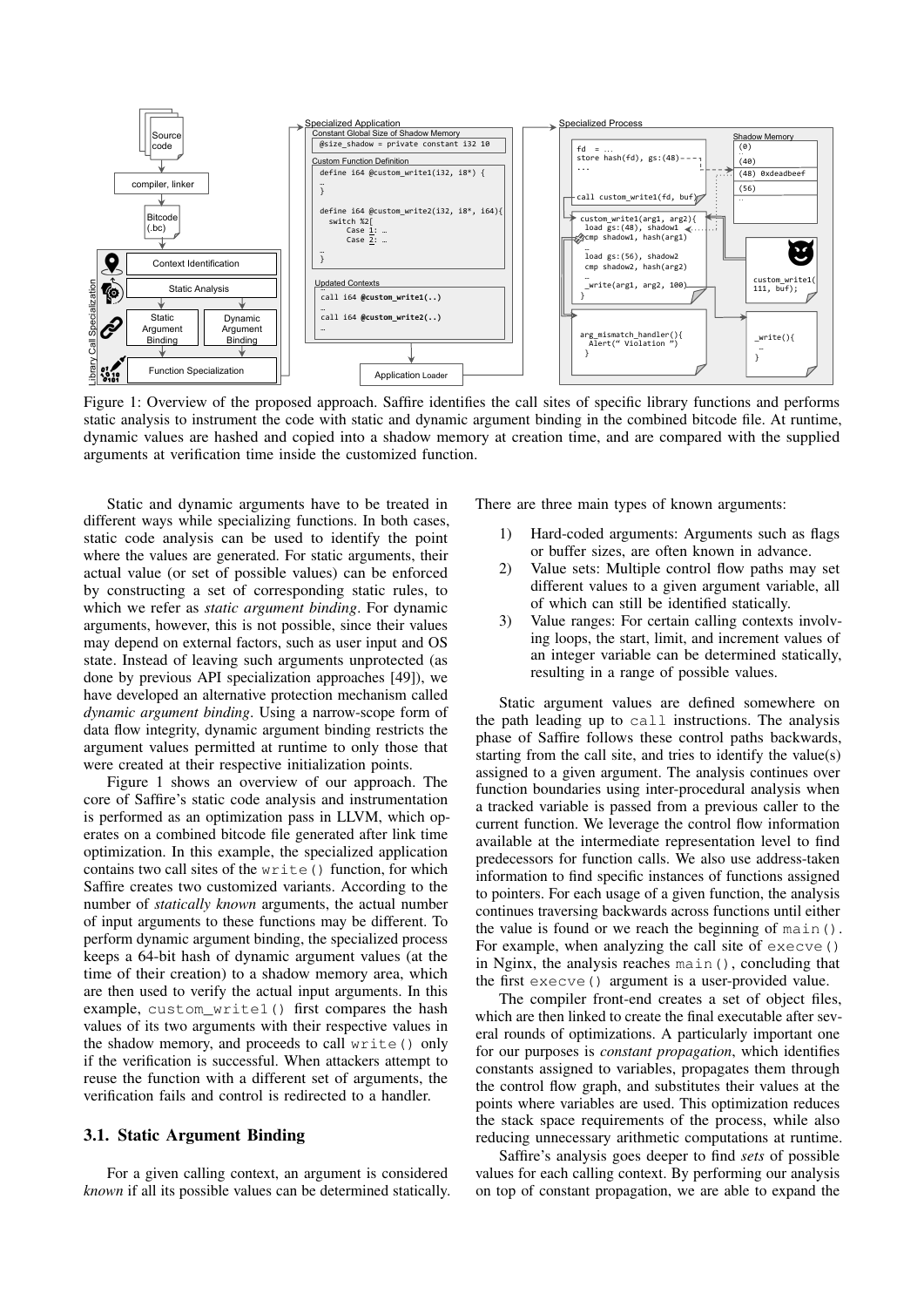<span id="page-4-0"></span>TABLE 2: Static and dynamic argument binding examples.

|                                   | Original                                             | Specialized                                                                                                                                                         |
|-----------------------------------|------------------------------------------------------|---------------------------------------------------------------------------------------------------------------------------------------------------------------------|
| Static<br>Binding:<br>Single Arg. | $a = 2;$<br>func1(a, NULL);                          | custom_func1();<br>custom funcl $()$<br>func1(2, NULL);<br>ł                                                                                                        |
| Static Binding:<br>Set of Args.   | if(x)<br>$a = 2$<br>else<br>$a = 3$<br>func2 $(a)$ ; | if(x)<br>$a = 2$<br>else<br>$a = 3$<br>$\texttt{custom\_func2(a)}$ ;<br>$\text{custom\_func2}(\text{int a})$ {<br>if $(a == 2 \mid   a == 3)$<br>func2 $(a)$ ;<br>ł |
| Dynamic<br>Binding                | $fd = open())$ ;<br>func3(fd);                       | $fd$ =open $()$ ;<br>shadow $[1]$ = hash(fd);<br>custom_func3(fd);<br>custom func3(int fd){<br>if(hash(fd) == shadow[1])<br>func3(fd);<br>ł                         |

set of possible known values further. As an example, the first two parts of Table [2](#page-4-0) list two simple call sites and their specialized versions. In the upper part, constant propagation would hard-code the integer value 2 passed as an argument to func1, but cannot do so for func2 (middle part), as argument a may take one of two possible values. Saffire derives the set of possible values for this calling context and enforces a corresponding policy beyond what constant propagation alone could achieve.

Once all static argument binding policies have been generated, Saffire creates instances of corresponding specialized functions and adds their definitions in the program. To enforce static argument binding, these new functions either verify at runtime the passed arguments according to a set of known values (for value set or value range arguments, e.g., middle row in Table [2\)](#page-4-0), or omit the arguments altogether (for hard-coded arguments, e.g., upper part in Table [2\)](#page-4-0). Finally, all call sites are adjusted to invoke the newly added specialized versions.

#### <span id="page-4-2"></span>3.2. Dynamic Argument Binding

Although many arguments can be statically derived, based on our experimental evaluation, we observed that about half of the arguments across the tested library functions become known only at run time. These mostly correspond to user input, memory or file operands, environment variables, and other OS-related states. As an example, the value of  $fd$  in  $func3()$  in the bottom part of Table [2](#page-4-0) will depend on the file descriptor number the OS will pick. To ensure that this particular call site will not accept arbitrary values for argument  $f d$ , dynamic argument binding ensures at runtime that the only acceptable value will be the one returned by open().

Dynamic argument binding is in essence a narrowscope form of data flow integrity, enforced between variable definitions and their use as input arguments. These dynamic variables typically remain live for short periods, and are relatively easier to track compared to full-program data flow integrity. Similarly to the analysis used for static argument binding, we perform backwards slicing to determine the instruction where the argument value was defined or last

<span id="page-4-1"></span>

Figure 2: Each shadow argument corresponds to the HMAC of the argument's actual value. Here, for fwrite(), the input FILE struct is read from memory and is passed to the HMAC function along with the size of the struct.

modified (whichever is later), and instrument that location to generate a hash of the data and save it in a *shadow memory* location. The specialized function reads the 64 bit hash from the shadow memory and verifies the input argument against it by hashing the received input argument, before proceeding with the actual library call.

Each such dynamically defined variable has a *predefined* index reserved for it in the shadow memory. As this transformation is performed at compilation time, these indexes are determined and inserted into the binary statically. To ensure that the attacker is unable to write arbitrary values to shadow variable, the shadow memory area is kept isolated (see Section [3.2.2\)](#page-5-1). This method can be used for memory addresses, file descriptors, pointers to variables, and other arguments of a similar nature.

Regarding memory address arguments, although these are mostly assigned at run time, sometimes they receive a NULL or other constant value that can be determined statically (e.g., as shown in the upper part of Table [2\)](#page-4-0). This means that for some call sites of a given function, we are able to extract these otherwise dynamic arguments during static analysis, in which case they are protected through static argument binding, while for the rest they are protected through dynamic argument binding. This "hybrid" treatment of arguments cannot be applied for pointers and addresses that may be reassigned or have their values change from declaration to usage time if they are passed to other functions in between. A more sophisticated analysis could track the use of pointers across multiple functions and derive better bindings, but we leave this optimization as part of our future work.

An overview of the shadow argument generation process is shown in Figure [2.](#page-4-1) We use an HMAC (hash-based message authentication code) with SHA-256 to generate a 64-bit shadow value for dynamic arguments. The secret key for the HMAC is generated at start-up time and is saved at index 0 in the shadow memory (a dedicated register could also be used for this purpose). In this example, the input to fopen() is a user-supplied filename. The pointer to the filename and its length are supplied to the HMAC function for generating the argument's shadow value. This value is compared with the shadow copy that was generated using the same process at the prior point of the argument's definition (not shown here).

3.2.1. Function Pointers. When function pointers are used, the same originating variable can be used as an argument to any of the potential target functions. In such cases, every such definition must be bound to every target function. This is explained in Figure [3,](#page-5-2) where the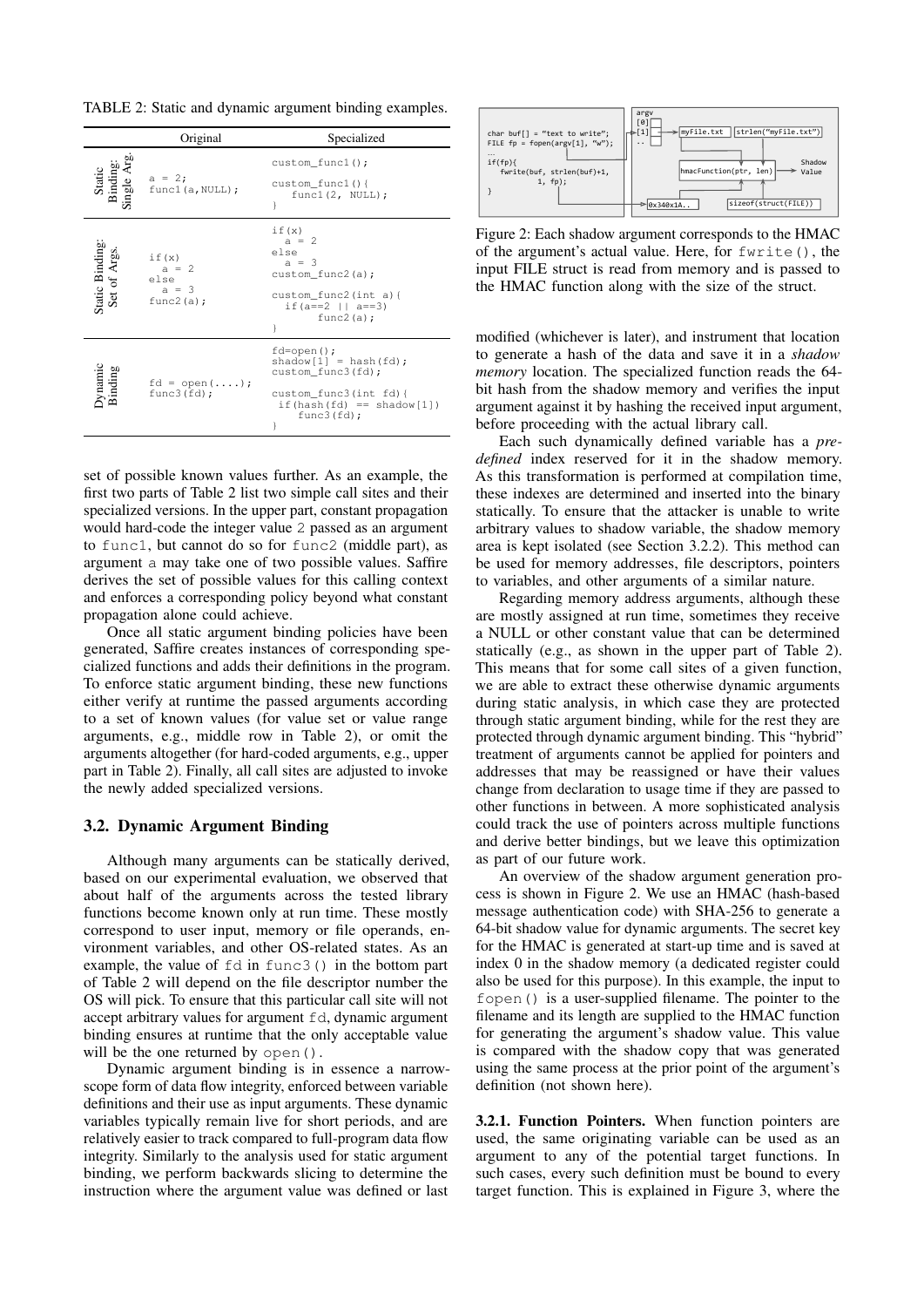<span id="page-5-2"></span>

Figure 3: For function pointer arguments, dynamic binding creates shadow copies for every pair of originating variable and target function. Here, read and write are both possible targets of func\_ptr, and the buf and fd variables are both passed as arguments, resulting in four different shadow variables, one for each pair.

definitions of fd and buf are assigned two shadow locations each, one for each target (read() and write()). Although the same shadow copy could be used for all target functions, to simplify the implementation, we choose to assign a different shadow copy for each target function.

<span id="page-5-1"></span>3.2.2. Shadow Memory Protection. To prevent the attacker from tampering with the shadow copies, the shadow memory must be isolated. Intel's Memory Protection Keys (MPK) technology [\[18\]](#page-14-12) provides an interface for lightweight user-level memory protection switching for individual pages, which can be used for in-process memory isolation [\[71\]](#page-15-18). Despite the fact that MPK is only available in very recent processors, managing permissions per page means that we should either devote one page per variable, or group multiple copies into the same page.

To avoid the ensued complexity and to maximize compatibility, we opted for the use of memory hiding to isolate the shadow memory. Similarly to previous works [\[43\]](#page-14-13), we devote one of the unused segment registers for keeping the base address of the shadow memory. All related operations use the segment register as part of the indexing calculation without ever leaking its value into memory, keeping this way the location of the shadow memory secret from the attacker.

We should stress that the choice of the isolation mechanism used to protect the shadow memory is completely orthogonal to Saffire's operation, and if reliance on memory hiding is a concern, then MPK-based isolation [\[71\]](#page-15-18) or any other similar mechanism can be used instead.

3.2.3. Multi-threaded Programs. For multi-threaded programs, every thread has its own shadow memory, which is updated according to variable definitions. When a new thread is created, it allocates memory to be used as its shadow memory. To ensure that each thread has access to variables declared by its parent process, the shadow memory of the parent is copied to thread's shadow memory during thread creation, as shown in Figure [4.](#page-5-3) On every iteration, the parent process always uses the same shadow memory, while every thread gets a new shadow memory instance, initially copied from the parent.

<span id="page-5-3"></span>

Figure 4: Shadow memory for multi-threaded applications. In the parent process,  $fd$  is returned by open $($ ), which is then passed to read() in handler(). There is only one path, thus one shadow variable for fd. Newly created threads contain an up-to-date shadow copy of  $fd$ , as their shadow memory is initially copied from the parent.

#### 4. Implementation

We have developed Saffire, a prototype of the proposed approach for Linux 64-bit ELF binaries. Saffire is implemented as a transformation pass on top of LLVM-8, and has been tested on 64-bit Ubuntu 19.04. The input to Saffire is a combined bitcode file created after link-time optimization.

#### <span id="page-5-0"></span>4.1. Static Argument Binding

Saffire performs backwards data flow analysis at the IR level, starting from every call site of each protected API function. The process begins by identifying the invocation points of functions, which include i) direct calls, and ii) indirect calls through function pointers.

Note that in the latter case, there is no need to determine all possible targets of indirect calls. Instead, for a given function assigned to a function pointer, all its possible uses (call sites) are identified through LLVM's def-use chains. The custom function assigned to the function pointer is then specialized according to the *union* of all possible call sites, which we treat as its calling context. In the example below, this means that custom\_foo() and custom\_bar() will accept both 100 and 200 as allowable argument values.

| int $(*fp) (int);$<br>if $(x)$ { |                                            |
|----------------------------------|--------------------------------------------|
|                                  | $fp = foo;$ //assigned to custom_foo(int)  |
| else{                            | $fp = bar$ ; //assigned to custom_bar(int) |
| fp(100);                         | //calls custom foo or custom bar           |
| fp(200);                         | //calls custom foo or custom bar           |

The type of each argument is identified using LLVM's Value::getType(). Integer arguments are extracted directly to obtain their current value. If an argument's value is a constant, dyn\_cast<ConstantInt>() returns true. At this time, we also start preparing the specialized function for this calling context. Constant values are never passed via arguments, but are directly used within the body of the specialized function. NULL values are detected using dyn\_cast<ConstantPointerNull>() and are also removed from the input arguments.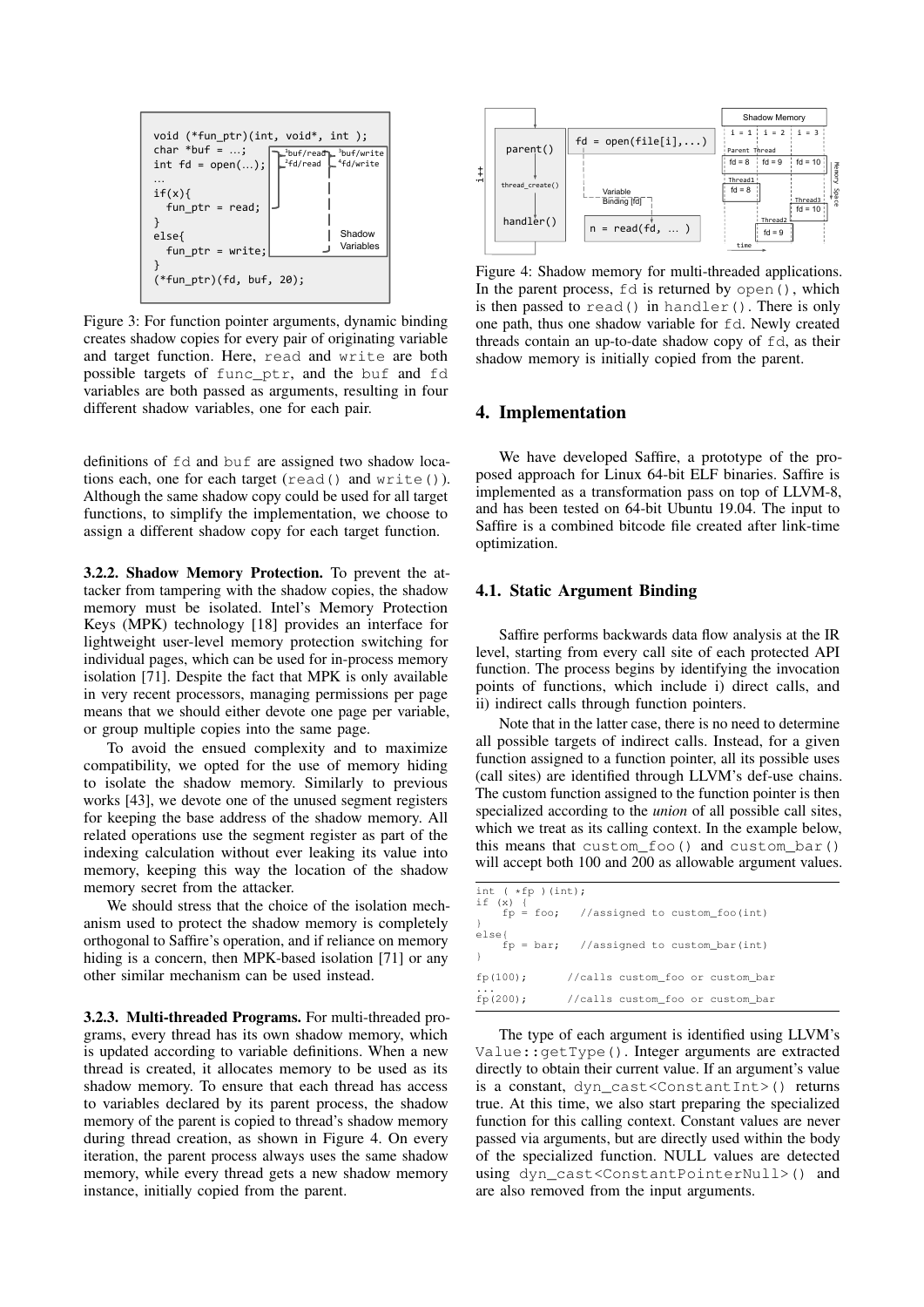#### <span id="page-6-0"></span>4.2. Dynamic Argument Binding

For each dynamic argument, we first identify the instruction where it was defined or last modified (using the same inter-procedural analysis used in static argument binding), and instrument the code at this point to create its shadow value. At invocation time, this value will be compared with the HMAC of the current input inside the specialized function, before proceeding to the library call.

Struct members in LLVM-IR are accessed using the getelementptr instruction. All def-use chains of the structure are followed to find the last instruction where the struct is written to. A getelementptr followed by a store indicates that a struct member is being written to. Dynamic binding follows right after the instruction.

When the point of last assignment to a pointer is followed by another function call with this variable as an argument, we mark the argument as unknown. This is because its target address may be updated by the callee, and in our current implementation we do not perform forward tracking across functions. In the example below, buf is initialized to buf\_old as its last modified value before  $write()$ , but func(buf) is called between the definition and use of buf. This function may change the value of buf, and thus we mark buf as unknown.

```
char *buf = buf old:
int n = \text{func(buf)};
write(fd, buf, 20);
```
4.2.1. Shadow Memory. The integrity of dynamic argument binding relies on ensuring that only pre-specified writes are allowed to the shadow memory. An attacker must not have the ability to overwrite this memory with malicious variable values and bypass the verification. In our current implementation we rely on memory hiding to prevent the attacker from accessing the shadow memory. We use segment register %gs, which is not used in user space by any binaries or libraries, to store the base address of the shadow memory region. The same can be done with any other register not used by the applications in consideration, but we choose %gs to maximize compatibility with existing libraries and programs.

The size of the shadow memory can be calculated in advance based on the number of arguments that require dynamic protection, and the location of the region is selected at random within the vast process address space. We assign one 64-bit slot for each argument that needs protection. Then the segment descriptor is allocated and its various fields (e.g., base address and limit) are initialized accordingly. Finally, using the system call  $modify\_ldt()$ , this segment descriptor is inserted into the Local Descriptor Table. As modify\_ldt() does not have a libc wrapper, this call is directly made using syscall(\_\_NR\_modify\_ldt).

Once the segment selector is loaded to  $\text{ggs}$ , it remains there unmodified for the entire duration of the process. Every dynamic variable for every calling context has a pre-defined index in the shadow memory. The target index is specified using %gs:(offset). A linear address calculation module extracts the base address from the descriptor indexed by %gs and adds the appropriate offset to obtain the address of a given argument's shadow copy.

4.2.2. Shadow Arguments. We use Hash-based Message Authentication (HMAC) using SHA-256 to create a 64-bit digest of the entire data object passed as an argument. For arguments passed by value (e.g., integer arguments), the hash is directly created. For arguments passed by reference (e.g., strings, arrays, lists, structs), length information depends on the particular object type (strings are NULLterminated, the size of structs is known based on their type, and so on). For complex objects containing pointers to other second-level objects, only the parent object (including all pointer values) is hashed. As we discuss in Section [6,](#page-11-0) this is not a major limitation, as the security-critical API functions we are concerned with (see Section [5.1\)](#page-7-0) involve simple objects, such as strings, pointers to raw memory, and file descriptors. Recursive hashing can be implemented to provide protection for complex objects if needed.

In our current prototype, the HMAC implementation is part of an external library that is dynamically linked. Functions to create, store, and verify the HMAC of an input argument thus involve making a library call. Even with these additional library calls, our experimental evaluation shows that the overhead remains negligible.

#### 4.3. Function Specialization

The static analysis phase returns a map, in which each key corresponds to an argument and each value to a set of possible argument values or an identifier to the instruction where dynamic argument binding is performed. Specialized functions are created by i) removing single assignment variables from input arguments, ii) adding verification checks for variables with multiple possible values, and iii) performing dynamic binding. The specialized function is inserted into the IR and a call instruction to it is added immediately after the original call to the library function. Next, all the uses of the return value of the original call are replaced with the return value of the specialized function using replaceAllUsesWith(). Finally, the original call instruction is removed using eraseFromParent().

To prevent attackers from jumping over the specialized wrapper functions, we enable LLVM's CFI support. This ensures that attackers cannot divert execution to arbitrary addresses within the text section, and are restricted to only use full functions (e.g., using COOP attacks [\[62\]](#page-15-6)). We use the -fsanitize=cfi option to enable strict cast checks and type checking for indirect, virtual, and non-virtual calls.

Table [3](#page-7-1) presents examples of a transformed call to mmap() at the source code and IR levels for the three cases mentioned in the previous section. In the first case (Table  $3(a)$  $3(a)$ ), arguments 1, 3, 4, and 6 have known immediate values, while arguments 2 and 5 remain unknown (i.e., backwards analysis fails to locate their initialization points), and thus custom\_mmap takes only these two arguments. In the second example, backwards analysis identifies that the possible values for the second argument are  $\{2, 3\}$ , and thus the wrapper function checks the second argument of mmap() against these two values. Finally, the third example presents a simplified version of the IR transformation required for dynamic argument binding of the fifth argument (offset). The argument value  $%11$  is hashed and the generated hash is copied into the shadow memory. Inside the custom function, the shadow variable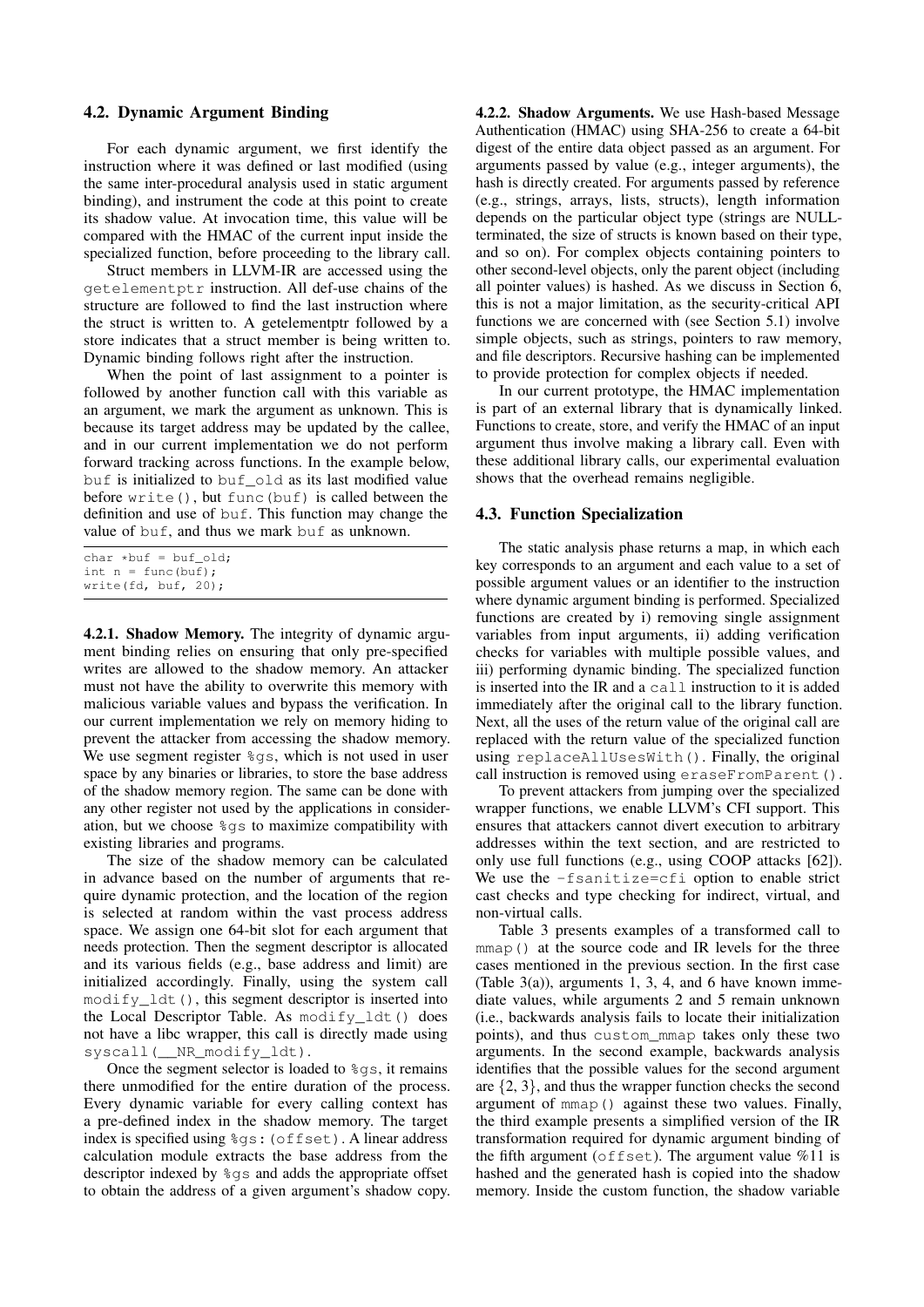<span id="page-7-1"></span>TABLE 3: Example of function specialization for a call to mmap() (a) with four known arguments; (b) with a set of known values  $\{2, 3\}$  for the second argument; and (c) with dynamic argument binding for the fifth argument. The upper part shows the C code after transformation, and the lower part shows the corresponding LLVM IR code.

| (a) Static argument binding                                                                                                                                                                                                                                                                  | (b) Static binding with set of values                                                                                                                                                                                                                                                                                                                                                                                                                                                                                                                                                                                                                                                                       | (c) Dynamic argument binding                                                                                                                                                                                                                                                                                                                                                                                                                                                                                                                                                                                                                                                                                                                                                                                               |
|----------------------------------------------------------------------------------------------------------------------------------------------------------------------------------------------------------------------------------------------------------------------------------------------|-------------------------------------------------------------------------------------------------------------------------------------------------------------------------------------------------------------------------------------------------------------------------------------------------------------------------------------------------------------------------------------------------------------------------------------------------------------------------------------------------------------------------------------------------------------------------------------------------------------------------------------------------------------------------------------------------------------|----------------------------------------------------------------------------------------------------------------------------------------------------------------------------------------------------------------------------------------------------------------------------------------------------------------------------------------------------------------------------------------------------------------------------------------------------------------------------------------------------------------------------------------------------------------------------------------------------------------------------------------------------------------------------------------------------------------------------------------------------------------------------------------------------------------------------|
| Calling Context<br>ptr = custom_mmap(len, offset)<br>New Function<br>void* custom mmap (int length,<br>int offset) {<br>return mmap (null, length,<br>1, 32770, offset, 0);                                                                                                                  | Calling Context<br>ptr = custom_mmap(len, offset)<br>New Function<br>void* custom_mmap(int length,<br>int offset) {<br>switch (length) {<br>case 2:<br>case 3:<br>return mmap (null, length,<br>1, 32770, offset, 0);<br>return $-1$ ;<br>$\mathcal{F}$                                                                                                                                                                                                                                                                                                                                                                                                                                                     | Calling Context<br>$offset = get_offset()$<br>shadowl = hash $(offset)$<br>ptr = custom_mmap(len, offset)<br>New Function<br>void* custom_mmap(int length,<br>int offset) {<br>if (hash( $offset$ ) == shadowl) {<br>return mmap (null, length,<br>1, 32770, offset, 0);<br>return $-1$ ;<br>ł.                                                                                                                                                                                                                                                                                                                                                                                                                                                                                                                            |
| Calling Context<br>$\$17 = \text{call } i8*$ @custom_mmap(<br>i64 %16, i32 %11)<br>New Function<br>define $i8*$ @custom_mmap( $i64$ , $i32$ ){<br>entry:<br>$\text{res} = \text{call } i8* \text{ (mmap)}$<br>$i8*$ null, $i64$ $i0$ , $i32$ 1,<br>i32 32770, i32 %1, i64 0)<br>ret i8* %res | Calling Context<br>$\$17 = \text{call } i8* \text{ {\&} \text{custom\_mmap}}$<br>$i64$ \$16, i32 \$11)<br>New Function<br>define $i8*$ @custom mmap( $i64$ , i32){<br>entry:<br>switch i32 %0, label %4 [<br>i32 2, label %3<br>i32 3, label %3<br>1<br>; <label>:3: ; ; ; ; ; =%entry<br/><math>\text{res} = \text{call } i8* \text{ (mmap)}</math><br/><math>i8*</math> null, <math>i64</math> <math>i0</math>, <math>i32</math> 1,<br/>i32 32770, i32 %1, i64 0)<br/>br label %4<br/>;preds =%entry,%2<br/><math>:</math> <label>:4:<br/><math>6 = phi</math> i32   <math>8res</math>, <math>83</math> ],<br/><math>\lceil -1, \text{ 8entry } \rceil</math><br/>ret <math>i8*</math> %6</label></label> | Calling Context<br>$\$11 = \text{call qet_offset}()$<br>%12 = call hash (i32 %11)<br>store $i64$ $\$12$ $i32*$ $\$qs$ : (1)<br>$\$17 = \text{call } i8* \text{ {\&} \text{custom\_mmap}}($<br>$i64$ \$16, i32 \$11)<br>New Function<br>define $i8*$ @custom_mmap( $i64$ , $i32$ ) {<br>entry:<br>$\$3 =$ load i64, $\$$ qs: (1)<br>$4 = \text{call hash} (i32 81)$<br>$\$5 = i$ cmp eq i32 $\$3$ , $\$4$<br>br il %5, label %6, label %7<br>; <label>:6:<br/>;preds =%entry<br/><math>\text{res} = \text{call } i8* \text{ (mmap)}</math><br/>i8* null, i64 %0, i32 1,<br/>i32 32770, i32 %1, i64 0)<br/>br label %7<br/>; <label>:7:<br/>;preds =%entry,%6<br/><math>88 = \pi i 32</math> [ <math>\text{res}</math>, <math>86</math> ],<br/><math>[-1,</math> \$entry ]<br/>ret <math>i8*</math> %8<br/>}</label></label> |

is read to a local variable and the hash of the incoming argument value is compared against it. The library call proceeds only if these two values match. If the comparison fails, the control moves to an argument mismatch handler and returns -1.

## 5. Evaluation

In this section, we evaluate Saffire in terms of effectiveness against real-world exploits and runtime overhead. All experiments were performed on a system equipped with an Intel Core i7-6700 CPU, 16GB RAM, 256GB SSD, running 64-bit Ubuntu 19.04.

#### <span id="page-7-0"></span>5.1. Data Set

To evaluate the effectiveness of Saffire against realistic attacks, we collected 17 Linux-based ROP exploit samples from Exploit-DB and individual real-world and proof-ofconcept exploits—a detailed list of all exploits is provided in the Appendix. Given that implementing the entire malicious code functionality using ROP is quite complex (but not impossible), most of the available ROP exploits use only a few system calls (e.g., to spawn a shell or to enable the execution of a second-stage shellcode). In either case, the ROP code has to interact with the OS by invoking one or more system functions through library calls. As an additional case study, we evaluated Saffire against proof-ofconcept COOP [\[19,](#page-14-5) [62\]](#page-15-6) and Control Jujutsu [\[23\]](#page-14-3) exploits, which rely on whole-function reuse to bypass CFI defenses.

We tested Saffire with a diverse set of 11 popular applications, including servers (Nginx, Lighttpd, Vsftpd), various utilities (Gzip, OggEnc, OggDec, PuTTY, Ctags), as well as OpenSSH, Google Chrome, and Mozilla Firefox. The set of ROP exploits used for our evaluation are usually meant for specific applications, but because they all rely on libc functions to interact with OS, we make the worst-case assumption that each of them can be used against each of the applications tested—although an exploit meant for a different application will not work, its ROP payload, and in particular the library calls it makes, can equally well be used against any application.

For most of our analysis (except the overhead analysis), we identified a set of 15 critical system library functions used by in-the-wild and proof-of-concept exploits. In addition to the ROP payloads in our set of exploits (mentioned above), we studied shellcode samples from sources such as Metasploit, Exploit-DB, and academic research, to finalize this set of functions. These calls include mmap, mmap64, mprotect, open, open64, access, execve, fstat, read, write, clone, pread64, fopen, fwrite, fseek. For performance and memory overhead analysis, we perform two rounds of experiments by hardening i) the above 15 functions, and ii) *all libc functions*. Although from a security perspective protecting all functions is not necessary, as most of them cannot carry out harmful operations, we wanted to stress-test our implementation with a worst-case scenario.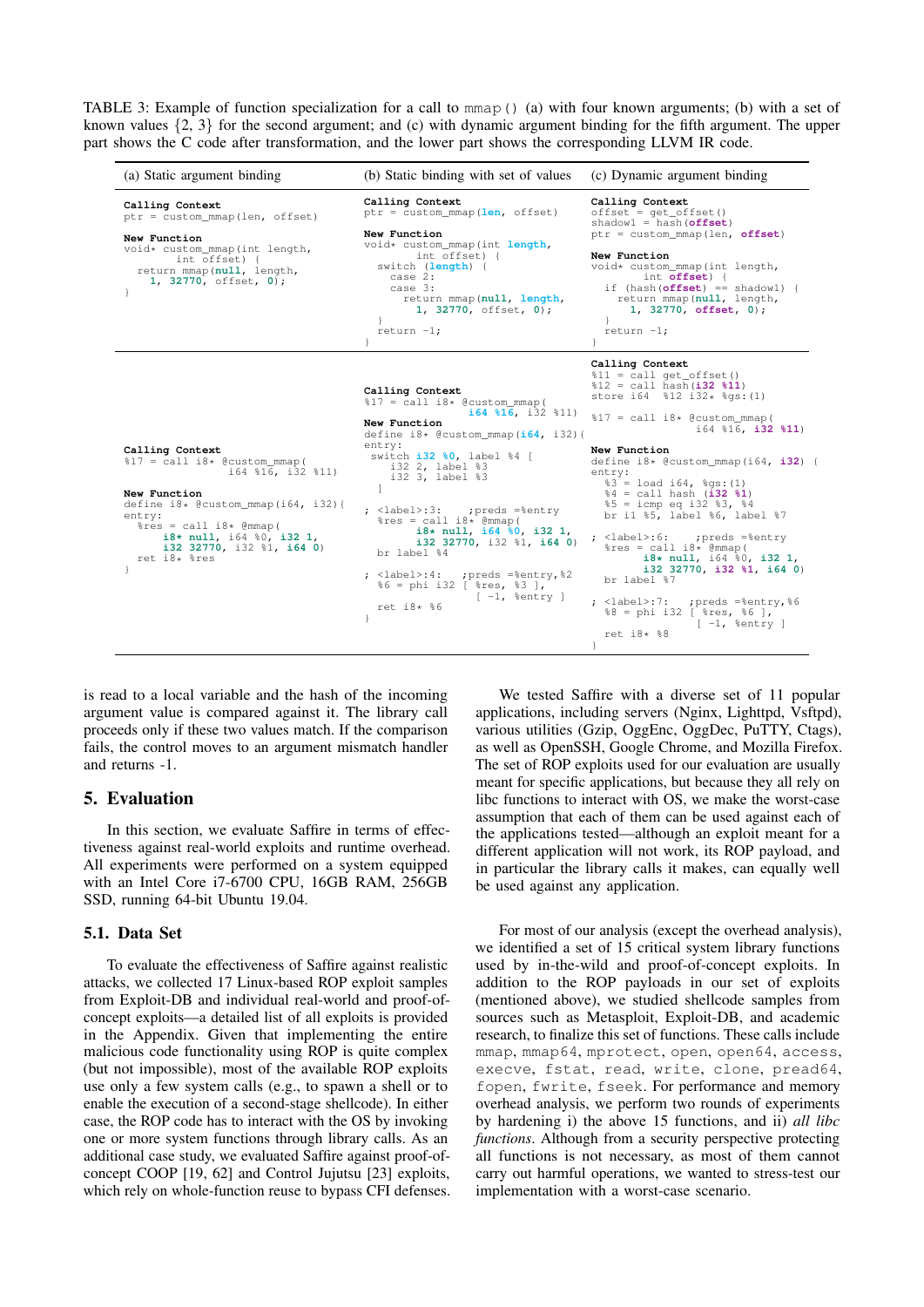<span id="page-8-0"></span>

Figure 5: Saffire's runtime overhead for the SPEC2017 benchmarks with *all* libc functions instrumented. The average overhead across all benchmarks was 0.34%.

#### 5.2. Runtime Overhead

Saffire inserts custom functions through interposition, which can impact performance due to the additional indirection and operations performed by the wrapper functions for policy enforcement. To measure this overhead, we conducted two experiments using a set of microbenchmarks and the SPEC2017 benchmarks. We started with a worst-case scenario by stress-testing Saffire with sample programs that repeatedly execute the instrumented library functions with random inputs. Each experiment performed 10 million function calls and results are averaged over five runs for each library function. We perform these tests with no known arguments to ensure worst-case performance. Across all functions, the average performance difference measured with and without instrumentation is less than 3.2%. For instance, for fwrite(), the average slowdown was 5.8%, while for read() it was 0.35%.

To assess the performance impact of Saffire further, we used the SPEC2017 benchmarks. The SPEC benchmarks do not involve many invocations of the above 15 critical functions, and we thus assumed a worst-case scenario in which *all* libc functions are protected—across all benchmarks, Saffire created custom versions for 304 libc functions (18 functions that do not take any arguments are excluded). Figure [5](#page-8-0) shows Saffire's overhead (averaged over multiple runs). The highest overhead of 1.08% was exhibited by xalancbmk, while the average overhead across all benchmarks is 0.34%. The infrequent invocation of libc functions compared to the actual computation performed makes Saffire's performance impact quite negligible.

#### 5.3. Inter-procedural Analysis

The static analysis phase of Saffire starts from a calling context and traverses the code backwards to find the assigned value to (or the source of) each argument. In many cases, values are passed as input arguments from previous functions. In such cases, the analysis proceeds backwards to all call sites of the currently analyzed function, and keeps traversing caller functions until either the assigned value is found, or the analysis concludes that it was returned from an unknown function call or passed as a user input.

Figure [6](#page-8-1) shows the CDF of the number of caller functions that were traversed to reach the definition of protected arguments. We see that more than half (58.9%)

<span id="page-8-1"></span>

Figure 6: Cumulative distribution of the number of caller functions traversed during backward analysis for reaching the definition of protected arguments. More than half of the arguments are found within the same function.

of the argument definitions are found within the body of the same function in which the analyzed call site is located. For about 21% of the arguments, their initialization point is located at the previous caller function, while there are cases where several functions have to be traversed (16 in the worst case).

We should note that the number of paths explored (Y axis) is not the same as the number of arguments. To be precise, although there are 1,837 arguments (for both static and dynamic argument binding) across all calling contexts in the 11 applications, the number of explored paths is 2,182. This is because, depending on the control flow of an application, there can be multiple paths traversed for a given argument and call site.

#### <span id="page-8-2"></span>5.4. Code and Memory Overhead

Function specialization per call site unavoidably introduces additional code for each of the wrapper functions that correspond to the individual call sites. As shown in Table [4,](#page-9-0) for the larger applications, the number of functions increases by less than 7%. For example, there is an increase of 3% in the number of functions for Nginx. The increase is more pronounced for smaller utility programs, like Gzip. By inspecting the code of Gzip, we found that there are 138 calls to write(), for each of which Saffire creates a specialized instance.

Many of these functions, however, happen to be identical (i.e., they perform the same operations and enforce the same argument policies), and thus could be combined into one. This will greatly reduce the number of functions added, while providing the same security benefit. We plan to implement this optimization as part of our future work. As the next column shows, the additional memory needed for storing the hashes of the shadow arguments is negligible.

The overall impact of Saffire's instrumentation is reflected in number of instructions added to the binary. We see that for most applications, the increase is less than  $1\%$ in the number of IR statements added. Chrome and Nginx, given their large sizes, have the lowest increase of 0.1% and 0.2%, respectively. The worst increase is observed in OggDec and OggEnc (15% and 45%), which is mostly because these are smaller programs. We also report the time taken by Saffire's pass, which corresponds to the increase in build time for the whole application. We see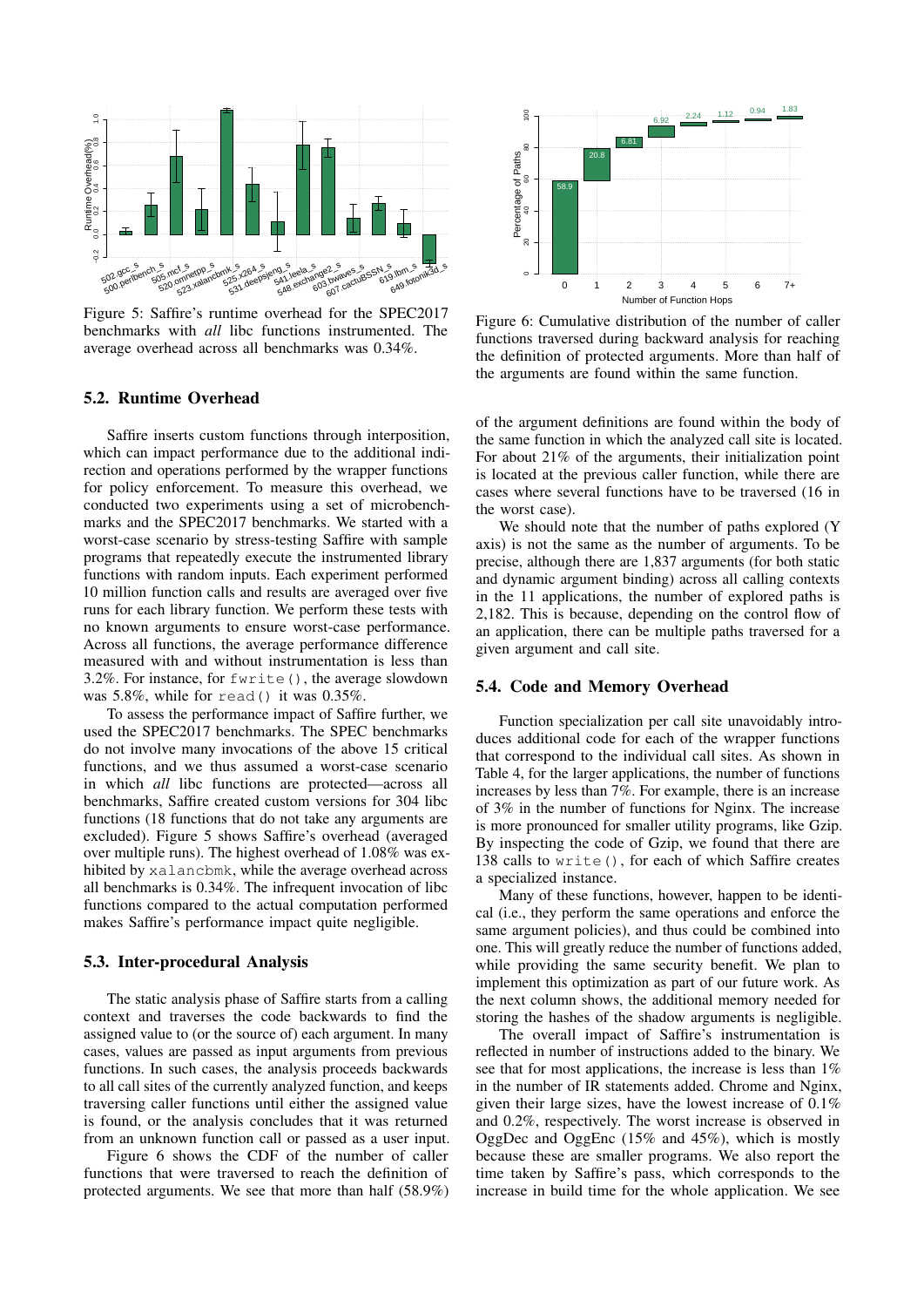| Application | $#$ of<br><b>Functions</b><br>Added |           | Size of Shadow<br>Memory per Thread<br>$(8-byte units)$ | # of IR<br><b>Statements</b><br>Added |            | Time Taken<br>to Run<br>Pass (sec) | $#$ of ROP<br>Payloads<br><b>Blocked</b> |
|-------------|-------------------------------------|-----------|---------------------------------------------------------|---------------------------------------|------------|------------------------------------|------------------------------------------|
| Nginx       | 58                                  | (3%)      | 76                                                      | 1291                                  | $(0.2\%)$  | 18.2                               | 17                                       |
| Ctags       | 27                                  | $(2\%)$   | 21                                                      | 926                                   | $(0.3\%)$  | 8.4                                | 17                                       |
| Gzip        | 147                                 | $(120\%)$ | 39                                                      | 2142                                  | $(8.1\%)$  | 3.7                                | 17                                       |
| Lighttpd    | 82                                  | (13%)     | 77                                                      | 2611                                  | $(2.9\%)$  | 10.2                               | 12                                       |
| Vsftpd      | 15                                  | $(6\%)$   | 15                                                      | 784                                   | $(2.2\%)$  | 6.8                                | 17                                       |
| PuTTY       | 51                                  | (4%)      | 64                                                      | 2102                                  | $(0.8\%)$  | 14.2                               | 17                                       |
| OggEnc      | 28                                  | (26%)     | 50                                                      | 1327                                  | $(15.6\%)$ | 9.1                                | 17                                       |
| OggDec      | 9                                   | $(23\%)$  | 14                                                      | 628                                   | $(45.3\%)$ | 11.3                               | 17                                       |
| Chrome      | 92                                  | (1%)      | 132                                                     | 3132                                  | $(0.1\%)$  | 52.5                               | 17                                       |
| Openssh     | 63                                  | $(11\%)$  | 111                                                     | 2125                                  | $(1.3\%)$  | 21.2                               | 12                                       |
| Firefox     | 42                                  | $(10\%)$  | 26                                                      | 684                                   | $(0.4\%)$  | 28.1                               | 17                                       |

<span id="page-9-0"></span>TABLE 4: Code and memory increase, time for Saffire's LLVM pass, and number of ROP payloads blocked (out of 17).

<span id="page-9-1"></span>

Figure 7: Percentage of critical library functions with at least one known argument across all call sites. The breakdown represents the actual number of known arguments in each application.

that Chrome takes the longest (52 sec). Compared to the overall build time of each of these applications, the time taken by this pass is negligible.

For completeness, we repeated the same analysis when *all* system calls are protected, and present the results in the Appendix. Even for such a worst-case scenario, there is only a modest increase in code and memory size and compilation time, demonstrating the practicality of Saffire in protecting a large number of API functions.

## 5.5. Application-wide Function Specialization

We begin our analysis of Saffire's static argument binding enforcement by considering application-wide policies (i.e., binding an argument to a set of known values only if this can be applied to all calling contexts of a given function across the application), for the 15 critical functions we have identified. This is in essence the same approach followed by previous works on API specialization, such as Shredder [\[49\]](#page-15-10).

As shown in Figure [7,](#page-9-1) in most applications, Saffire can identify arguments with known values across all call sites for around 70% or more of the functions, with the exceptions of Nginx and PuTTY. For example, in Ctags, 50% of the tested library functions have one known argument, while 25% have two known arguments. For Nginx, in contrast, policies can be derived only for two out of the six functions used (33.3%). Although there are a few instances of functions with up to four or five known arguments, in most cases only one or two arguments are known. Overall, these results show that application-wide policies are not very restrictive, and there is potential for much more fine-grained policy enforcement.

#### 5.6. Context-sensitive Function Specialization

In contrast to application-wide policies, Saffire creates context-specific policies that may restrict a different number of arguments across different call sites of the same function. Figure [8](#page-10-0) shows the percentage of protected arguments across all call sites for each of the critical functions used by each application (i.e., the Y axis corresponds to each pair of argument and call site, across all call sites of a given function). Light-colored bars correspond to arguments protected with static binding. For example, compared to Figure [7,](#page-9-1) in which only 33.3% of functions in Nginx have known arguments across all calling contexts, here we see that about 60% of the arguments across all calling contexts can be statically determined (as shown by the leftmost "Overall" bar). Changing the protection mechanism to individual call sites thus provides much better coverage. Next, as described in Section [3.2,](#page-4-2) we include pointer arguments with known values (medium-colored bars), which provide an additional coverage increase for some functions. For example, the first argument of mmap64() in Nginx is always a NULL pointer, which can be statically enforced.

When including dynamic argument binding (darkcolored bars), we observe that the number of protected arguments almost doubles across most applications. Overall, the move from application-wide to per-context policies, and the introduction of dynamic argument binding, achieves complete or nearly complete coverage of all function arguments, depending on the particular combination of application and API function.

To gain more insight on the cases in which Saffire fails to protect some arguments, Table [5](#page-11-1) shows the percentage of call sites in which a given argument is protected across all applications. For each function, the second and third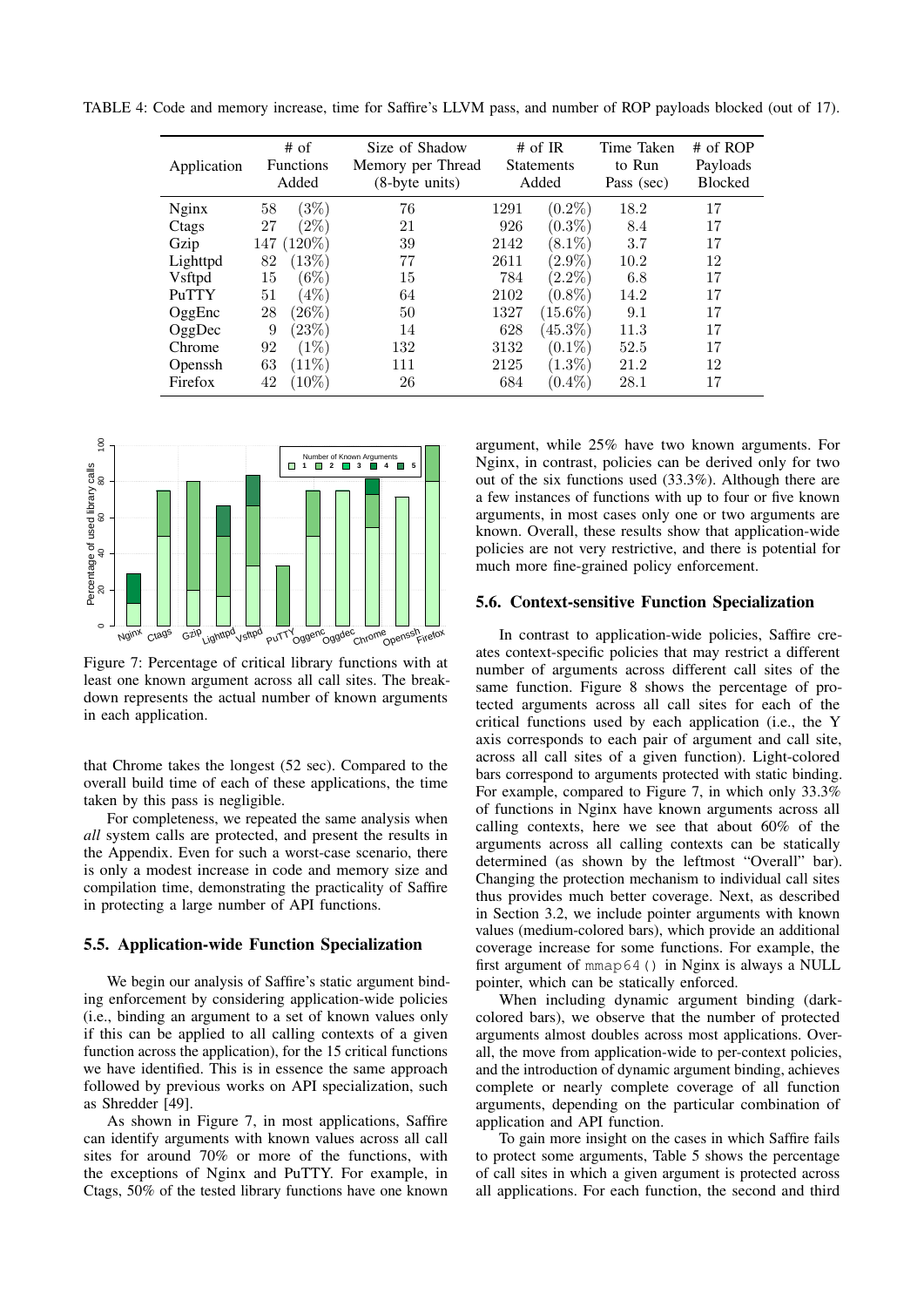<span id="page-10-0"></span>

Figure 8: Percentage of protected arguments for the sensitive functions used by each application. Light-colored bars correspond to static argument binding, medium-colored bars to statically enforced pointer arguments, and dark-colored bars to dynamic binding. The leftmost bar of each group corresponds to the average across all functions.

columns correspond to the number of applications that use it and the combined number of its calling contexts across all applications, respectively. The rest of the columns correspond to the individual arguments of each function, and each cell contains the number of calling contexts in which a given argument can be protected by static or dynamic binding. Note that fstat and clone are missing because they are not used by any of the tested applications. We observe that some pointer arguments (e.g., addr and buf) are left unprotected, mostly because (as discussed in Section [4.2\)](#page-6-0) they may be passed as arguments to other functions before reaching the final API call, in which case dynamic argument binding cannot be applied. In contrast, arguments corresponding to flags, protection bits, file descriptors, and so on can be fully protected across all call sites most of the time.

#### 5.7. Security Evaluation

We evaluated the effectiveness of Saffire using a set of 17 ROP samples. As discussed earlier, we make the conservative assumption that each of these payloads can be used against each of the tested applications, irrespective of the malicious task they perform. For each combination of ROP payload and application, we identify the library functions used by the payload, and analyze the application's IR to determine if they are also used by the application. For the subset of functions that are used by both, we evaluate how Saffire's context-sensitive policies affect them. In most cases, the combination of library function and argument values fails for at least one of the calls, and thus the attack is prevented. For example, when attackers try to mark a memory region as executable, they use either mmap() or mprotect(). The arguments to these functions typically never include executable flags in most applications, and thus the calls made by the exploit code are blocked.

The results of this evaluation are presented in the last column of Table [4.](#page-9-0) We consider an exploit unsuccessful if at least one of the library calls it makes is stopped by static or dynamic argument binding. Saffire was able to break all the ROP payloads in all applications except two (Lighttpd and OpenSSH). Of the 17 ROP payloads used, six use execve() to spawn a shell by providing "/bin/sh" <span id="page-10-1"></span>Listing 1: execve("/bin/sh") used in Lighttpd.

```
//src/fdevent.c
static pid_t fdevent_open_logger_pipe_spawn(...) {
    ...
*(const char **)&args[0] = "/bin/sh";
    ...
pid = fdevent_fork_execve(args[0], args, ...);
}
pid_t fdevent_fork_execve(const char *name,
        char *argv[], ...) {
    ...
    execve(name, argv, ..);
    ...
}
```
as an argument. Unfortunately, as shown in Listing [1,](#page-10-1) Lighttpd includes a call to fdevent\_fork\_execve() with the command to run set as "/bin/sh", which makes this a legitimate control flow transfer within the application—precisely the exact control flow that exploit code also needs. We find similar issues in OpenSSH, in which there is a control path that leads to the execution of execve("/bin/sh").

To further investigate Saffire's effectiveness against whole-function reuse attacks [\[19,](#page-14-5) [23,](#page-14-3) [62\]](#page-15-6), we also performed some case studies on Mozilla Firefox, Google Chrome, and Nginx. Given that the full exploit code is not available, our evaluation is performed according to the steps and functions described in the respective papers.

5.7.1. Case Study: Control Jujutsu [\[23\]](#page-14-3) against Nginx. Nginx's function ngx\_execute\_proc() contains a call to execve(), as shown in Listing [2.](#page-11-2) We consider the attack scenario in which the indirect call site at core/ngx\_output\_chain() is used to steer the control flow to the target function  $ngx$  execute  $proc()$ to spawn a shell. Our backwards analysis though determines that the only possible value for ctx->path is the Nginx binary itself, i.e., this call is only used to reinvoke Nginx. Saffire's static argument binding enforces this legitimate value, and thus attacks like Control Jujutsu will fail to reuse it for spawning any other executable.

5.7.2. Case Study: COOP [\[62\]](#page-15-6) against Firefox. Given that we did not have access to the actual COOP exploit code, we emulated it by loading Firefox's main library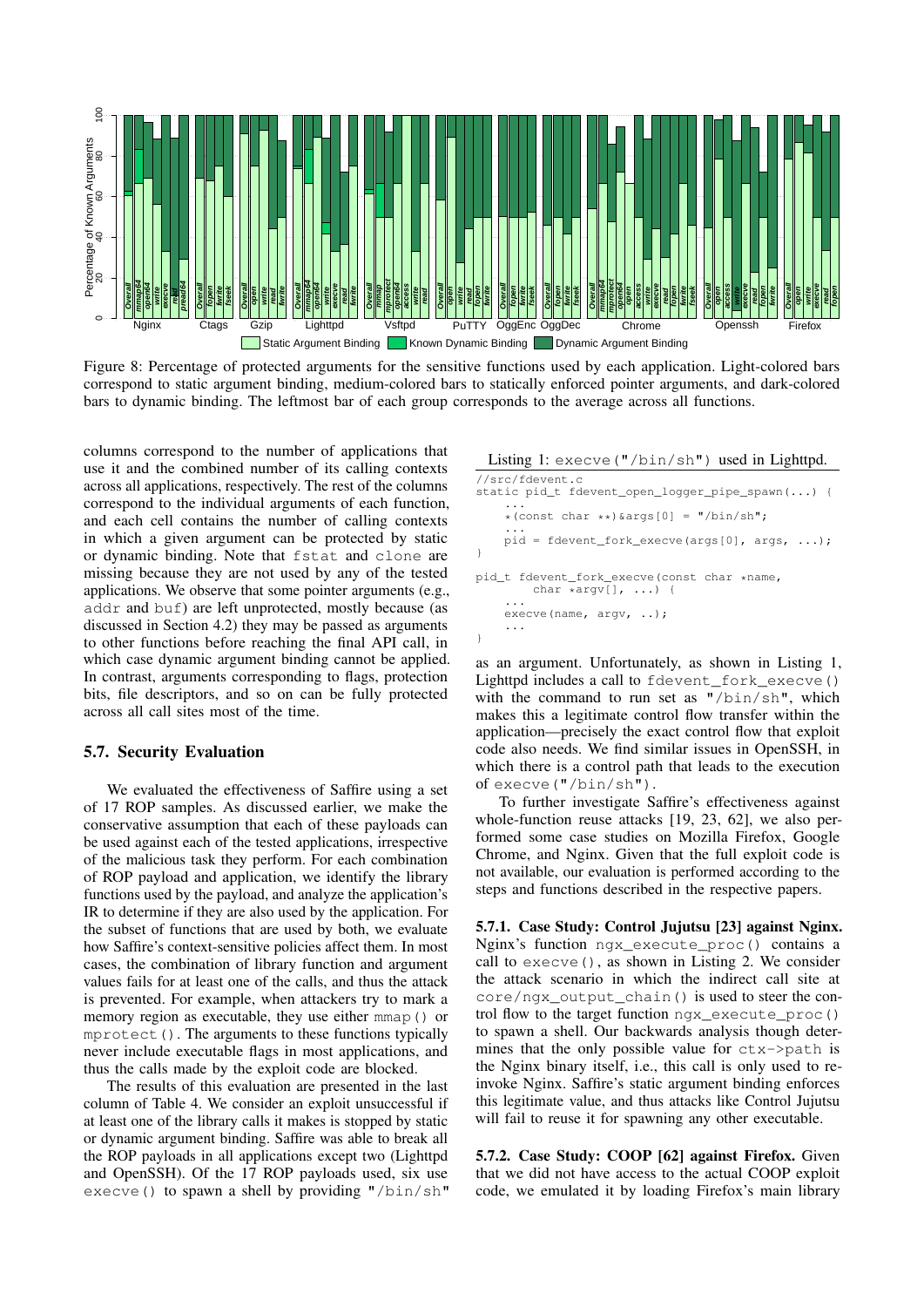<span id="page-11-1"></span>

|          | Number of<br>Apps | Number of<br>Calling Contexts | Arg1                        | Arg2                     | Arg3                   | Arg4                  | Arg5              | Arg6                  |
|----------|-------------------|-------------------------------|-----------------------------|--------------------------|------------------------|-----------------------|-------------------|-----------------------|
| mmap(64) | 4                 | 10                            | $\star$ addr<br>$10(100\%)$ | length<br>$10(100\%)$    | prot<br>$10(100\%)$    | flags<br>10 (100%)    | fd<br>$10(100\%)$ | offset<br>$10(100\%)$ |
| mprotect | $\overline{c}$    | 11                            | $*addr$<br>7(64%)           | len.<br>11 $(100\%)$     | prot<br>11 $(100\%)$   |                       |                   |                       |
| open(64) | 8                 | 91                            | *pathname<br>$85(93.1\%)$   | flags<br>91 $(100\%)$    | mode<br>$91(100\%)$    |                       |                   |                       |
| write    | 8                 | 242                           | fd<br>242 (100%)            | $*$ buf<br>219 (90.5%)   | count<br>242 (100%)    |                       |                   |                       |
| access   | $\overline{c}$    | 8                             | *pathname<br>$8(100\%)$     | mode<br>$8(100\%)$       |                        |                       |                   |                       |
| execve   | 5                 | 13                            | *filename<br>13 $(100\%)$   | argv[]<br>13 $(100\%)$   | $envp$ []<br>13 (100%) |                       |                   |                       |
| read     | 7                 | 60                            | fd<br>60 $(100\%)$          | $*$ buf<br>49 $(81.6\%)$ | count<br>56 (100%)     |                       |                   |                       |
| pread64  |                   | 6                             | fd<br>$6(100\%)$            | *buf<br>$6(100\%)$       | count<br>$6(100\%)$    | offset<br>$6(100\%)$  |                   |                       |
| fopen    | 7                 | 53                            | *pathname<br>50 $(94.3\%)$  | mode<br>53 (100%)        |                        |                       |                   |                       |
| fwrite   | 7                 | 92                            | $*ptr$<br>$92(100\%)$       | size<br>$92(100\%)$      | nmem<br>$92(100\%)$    | *stream<br>91 (98.9%) |                   |                       |
| fseek    | $\overline{4}$    | 22                            | *stream<br>22 (100%)        | offset<br>$22(100\%)$    | whence<br>$22(100\%)$  |                       |                   |                       |

TABLE 5: Percentage of protected arguments across different calling contexts for all applications.

#### <span id="page-11-2"></span>Listing 2: execve() used in Nginx (ngx\_process.c).

```
static void
ngx_execute_proc(ngx_cycle_t *cycle, void *data) {
ngx_exec_ctx_t *ctx = data;
  if (execve(ctx->path, ctx->argv, ctx->envp) == -1) {
    ngx_log_error(...);
  }
}
```
libxul.so in the address space of a vulnerable application. The gadgets of the exploit attempt to invoke system("/bin/sh"). Using Saffire, we analyzed the source code of Firefox v56.0.4 (64-bit) and found that there are five call sites for system(), for all of which static argument binding was able to extract the strings used as the command path. This means that Saffire can prevent those call sites from being reused to invoke a shell or other attacker-controlled programs.

5.7.3. Case Study: COOP [\[19\]](#page-14-5) against Google Chrome. We used Saffire on Chrome v75.0.3732.0 (64-bit Developer Build). As shown in Figure [8,](#page-10-0) all arguments in most call sites of critical functions can be protected. For example, for mmap64(), Saffire restricts the use of memory protection flags, sharing flags, and the offset argument, along with dynamic binding for the file descriptor argument in all of its call sites. We provide a detailed breakdown in Table [6](#page-11-3) for three critical functions. For the ML-REC COOP attack [\[19\]](#page-14-5), the primitive used changes the permissions of a memory region to enable the execution of a second-stage shellcode. Using Saffire, we observe that none of the call sites that change memory protection permissions in Chrome (using either mprotect() or mmap()) can accept the "execute" permissions, since it is not used by the application. In addition, execve() is also restricted similarly to the previous cases.

Table [7](#page-11-4) summarizes the advanced whole-function reuse attacks we considered. In all cases, Saffire can prevent whole-function reuse by preventing the use of arbitrary argument values in critical system functions.

<span id="page-11-3"></span>TABLE 6: Known arguments for three critical library calls used by whole-function reuse exploits in Google Chrome.

|                        | mprotect()           | $mmap(64)$ ()                                       | execve()          |
|------------------------|----------------------|-----------------------------------------------------|-------------------|
| # Args<br># Known Args | 3                    | 6                                                   |                   |
| Known<br>Arguments     | Memory<br>Protection | Memory<br>Protection<br>Flag<br>File Desc<br>Offset | Command<br>to run |

<span id="page-11-4"></span>TABLE 7: Saffire's effectiveness against whole-function reuse attacks for Firefox, Chrome, and Nginx.

| Attack                 | <b>COOP</b>    | <b>COOP</b>        | Control      |
|------------------------|----------------|--------------------|--------------|
|                        | ML-G [62]      | <b>ML-REC [19]</b> | Jujutsu [23] |
| Application            | Firefox        | Chrome             | Nginx        |
| Function               | system()       | mprotect(), mmap() | execve()     |
| Prevented<br>Mechanism | ☑<br>Arg Value | Arg Value          | Arg Value    |

# <span id="page-11-0"></span>6. Limitations and Future Work

Saffire is a best-effort, defense-in-depth defense that is not meant to prevent all code reuse attacks. Inspired by previous works on software debloating and specialization, its goal is to hinder the construction of code reuse exploits. As shown from our results, in most cases Saffire protects all arguments for certain calling contexts, but not for all. This means that even if there is one call site with some unprotected argument(s), an attacker may be able to reuse it and invoke the function with a desired argument, as long as a valid control flow path to it can be found. We should note, however, that dynamic argument binding significantly improves coverage, and based on our evaluation, just a few arguments in a few call sites remain unprotected—there are no call sites in which *all* arguments are unprotected. Consequently, if an exploit requires a specific combination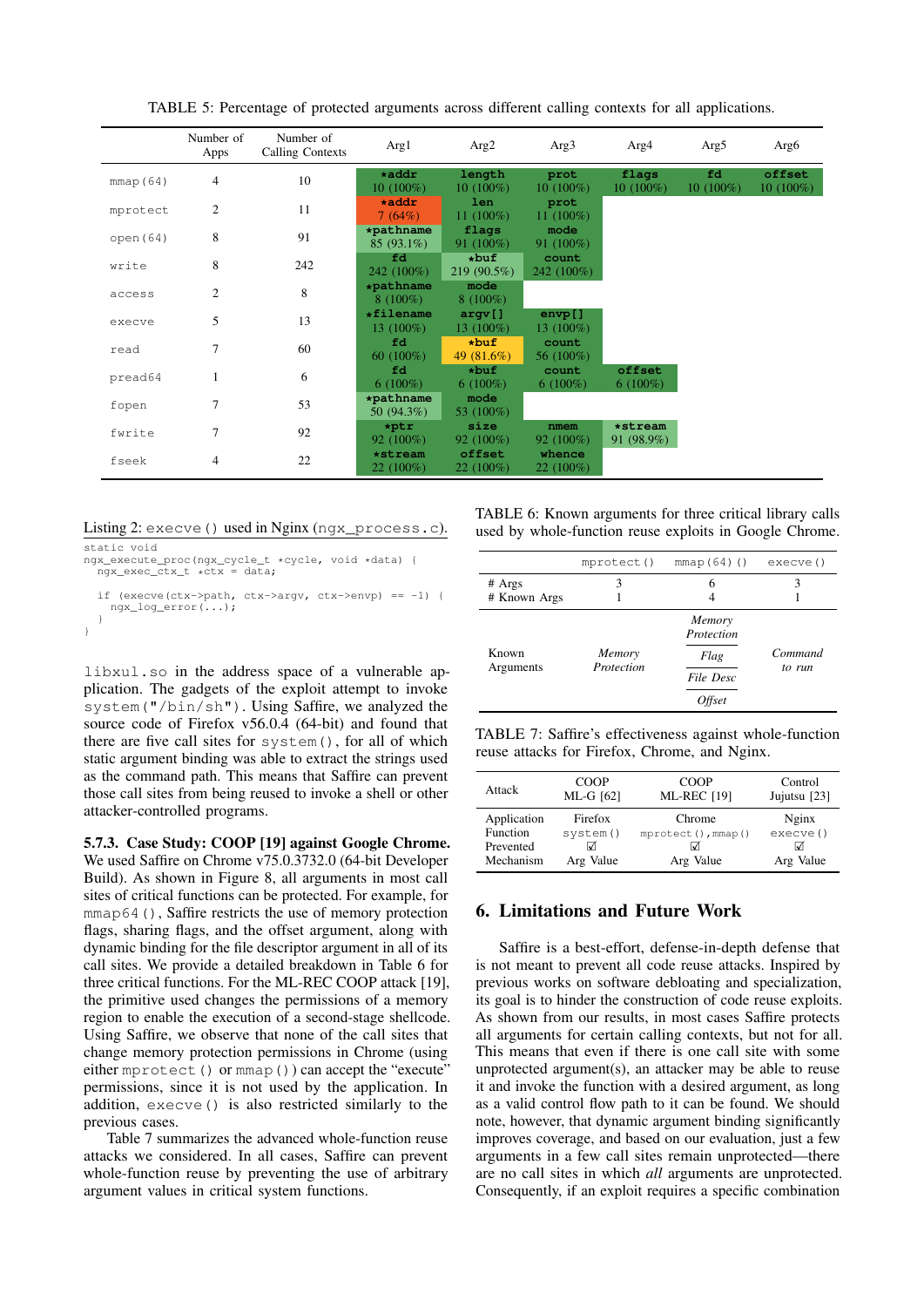of arguments and none of those values are in the set of known values, the exploit will fail.

Although Saffire falls into the category of software debloating or specialization mitigations, it actually introduces additional code into the protected application, which may seem counter-intuitive in terms of attack surface reduction. However, we believe that expanding the code of the application should not be a concern for multiple reasons. First, as our results demonstrate (Tables [4](#page-9-0) and [8\)](#page-16-0), the amount of additional code is negligible, and thus the amount of introduced ROP gadgets due to this code is negligible too. More importantly, the use of CFI precludes these gadgets from being used (except those at the entry points of Saffire's wrapper functions, in which though the attacker is faced with per-context policy checks). In addition, as discussed in Section [5.4,](#page-8-2) in many cases the wrapper functions of different contexts are identical, and thus can be combined into a single one—we plan to implement this optimization as part of our future work.

To reduce implementation complexity, in our current prototype, only the top-level object is hashed in dynamic argument binding, and any pointers to other nested objects are not followed (the pointers themselves still take part in the hash calculation). This means that attackers can still control the content of any second-level objects pointed to by the parent object—but crucially, not the root object. This is not a significant limitation, as the arguments of the security-critical API functions we are mostly concerned with (see Section [5.1\)](#page-7-0) involve strings, raw memory buffers, and file descriptors, which do not contain pointers to other objects. Still, a recursive hashing scheme (of adjustable depth) could be applied to provide even stronger protection for other APIs that handle complex objects.

Currently, Saffire unconditionally protects all arguments of a given function in a best-effort way. From a security perspective, however, some arguments may not be important, and thus could be left unprotected. Determining which arguments are critical and protecting only those would significantly reduce the extra code and shadow memory space.

Saffire's assumption of a fine-grained CFI mechanism ensures that an attacker is unable to jump over our specialized function wrappers and call API functions directly. This also ensures that the attacker is unable to steer control to an instruction in the middle of the function. The current implementation of Saffire uses LLVM's inbuilt CFI to provide these guarantees. While the CFI mechanism offered by LLVM is not perfect, and under certain circumstances it may still allow for code reuse (e.g., signature-based CFI checks let a function pointer to be assigned to any function with the same signature), for the simplicity of our implementation we relied on this already integrated capability, but other more fine-grained CFI mechanisms can certainly be used [\[72\]](#page-15-19).

## 7. Related Work

Non-executable memory [\[21\]](#page-14-14) and address space randomization [\[54\]](#page-15-0) have been widely deployed in modern operating systems. However, current exploits rely on code reuse and memory disclosure vulnerabilities to bypass these protections, which has increased the focus of recent research efforts on additional defenses. In the rest of this

section, we focus on API-level protections, attack surface reduction, data flow integrity, and advanced code reuse attacks that rely on whole-function reuse—topics that are more closely related to our work.

#### 7.1. Advanced Code Reuse Attacks

Advanced code reuse attacks that can bypass coarsegrained control flow integrity defenses have recently gained popularity. Such attacks follow the same overall approach of ROP in terms of chaining different pieces of code for achieving arbitrary code execution, but differ in the type of these pieces. While ROP gadgets are a few instructions long and end in an indirect branch, advanced attacks try to shape the control flow in accordance to the application's legitimate execution flow.

Counterfeit Object-oriented Programming (COOP) attacks [\[19,](#page-14-5) [62\]](#page-15-6) rely on creating a number of counterfeit objects and call small functions in them that perform a specific operation (e.g., read a file to a buffer) using virtual function dispatch. Because these are virtual functions and their call sites cannot be determined statically by control flow analysis, coarse-grained CFI protections cannot prevent such attacks.

Control Jujutsu [\[23\]](#page-14-3) reuses whole functions from the code of applications like Nginx and Apache that invoke system calls of interest to the attacker. The inputs to these functions are passed to calls like execve() that can lead to remote code execution. The example in Listing [2](#page-11-2) demonstrates one such code path from Nginx.

#### 7.2. Data Flow Integrity

In 2005, Chen et al. [\[16\]](#page-14-15) presented non-control-data attacks, which rely on corrupting application data related to authentication or other security-critical operations, which can lead to system compromise. Data flow integrity was introduced by Castro et al. [\[14\]](#page-14-16) as a means to protect applications against non-control-data attacks by generating a data flow graph. In a more recent work, Kenali [\[67\]](#page-15-20) performs similar enforcement for the Linux kernel. These and most other works in the area of data flow integrity and isolation [\[3,](#page-13-2) [10,](#page-14-17) [22,](#page-14-18) [45,](#page-15-21) [59,](#page-15-22) [68,](#page-15-23) [75\]](#page-15-24) aim for whole-application protection and ensure secure data flow across different modules. In contrast, Saffire introduces a lightweight, narrow-scope data integrity enforcement that only ensures a data object is not altered between its creation and its use as an argument to a library call.

#### 7.3. API-level Monitoring

Monitoring execution at the system call or API level strikes a good balance in terms of performance (system call or API invocations are infrequent, e.g., compared to monitoring at the instruction level) and monitoring granularity. As most exploits have to interact with the OS to perform harmful operations, this approach can block this interaction with low performance overhead. Most such protections rely on identifying control flow abnormalities to prevent code reuse attacks. Systems like kBouncer [\[53\]](#page-15-17) and ROPecker [\[17\]](#page-14-19) use the Last Branch Record feature of recent processors to inspect the sequence of indirect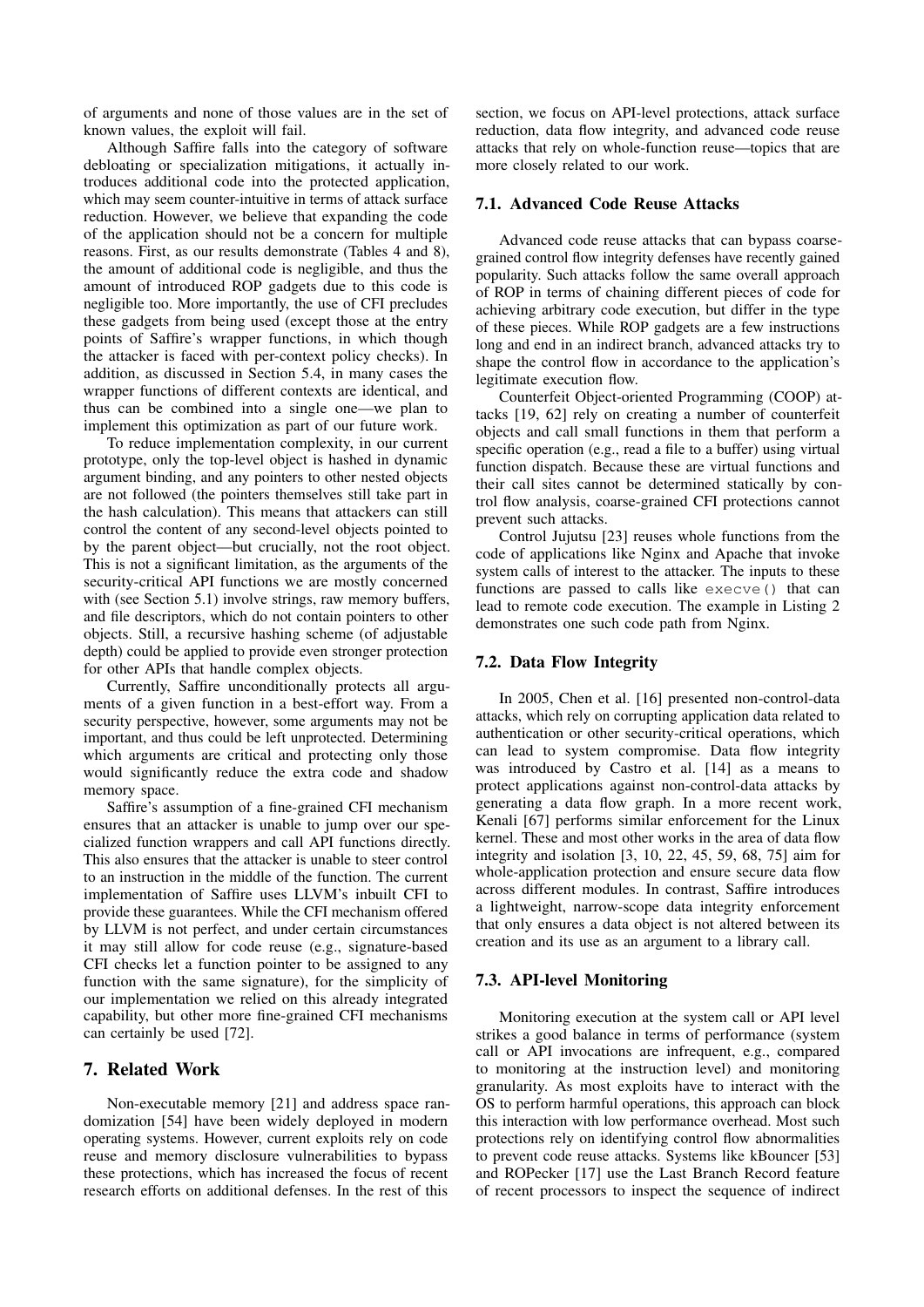branches that lead to sensitive API calls. Similarly, ROP-Guard [\[27\]](#page-14-20) validates the call precedence of return address and the location of the stack pointer.

Similar approaches have been used in the past by hostbased intrusion detection systems. For instance, WHIPS [\[7\]](#page-14-21), a host-based IDS for Windows 2000, enforces rules kept in an access control database by intercepting native API calls and validating them against the learnt values. Similar systems [\[4,](#page-13-3) [48\]](#page-15-25) have used machine learning algorithms to create the policies or rules that are enforced at runtime during the execution of API calls.

Systems following the same approach were prototyped for Linux even earlier. For instance, REMUS [\[8\]](#page-14-22) implements a reference monitor for system call invocations as a loadable kernel module. Libsafe and Libverify [\[6\]](#page-14-23) aim to transparently prevent buffer overflows by enforcing buffer sizes and verifying return addresses on the stack through library interposition. Many other systems rely on system call interposition to enforce policies based on allow lists or deny lists [\[28,](#page-14-24) [29,](#page-14-25) [32,](#page-14-26) [35,](#page-14-27) [55,](#page-15-26) [58\]](#page-15-27). Numerous other works in the span of more than two decades have proposed systems that rely on system call interposition for intrusion detection [\[9,](#page-14-28) [24,](#page-14-29) [25,](#page-14-30) [26,](#page-14-31) [39,](#page-14-32) [44,](#page-15-28) [63,](#page-15-29) [74,](#page-15-30) [76\]](#page-15-31).

#### 7.4. Attack Surface Reduction

Code reuse attacks can rely on any part of code that exists in the address space of a vulnerable process—even code that is not actually used by the application, such as non-imported library functions. Reducing this "attack surface" by removing unused code can thus contribute in hindering the construction of code reuse exploits, although, in most cases, more than enough code still remains to be used by attackers.

As most applications use only a fraction of the functions available in imported libraries, library specialization is a simple and effective code debloating approach which was initially explored for closed-source Windows applications [\[50\]](#page-15-11). Piece-wise debloating [\[57\]](#page-15-12) slims down libraries according to an applications' usage. The information about intra-module dependencies is saved in the ELF binary of the library and at load time, according to what functions are imported, parts of the libraries which are not required are replaced by illegal instructions. Nibbler [\[2\]](#page-13-1) applies a similar approach at the binary level by extracting the Function Call Graph (FCG) of the binary and all imported libraries to create an application-level FCG and remove any unreachable code. LibFilter [\[65\]](#page-15-32) is a system that identifies unused functions in an application's dynamicallylinked libraries. Confine [\[30\]](#page-14-33) statically identifies the set of system calls used in a container deployment and restricts access to only those needed. As already discussed, in our previous work we proposed Shredder [\[49\]](#page-15-10), which moves one step further and restricts the input argument values of the remaining functions, after any of the above code specialization approaches has been applied.

Software winnowing [\[46\]](#page-15-8) specializes both application and library code. The authors have implemented a code specialization tool on top of LLVM, called OCCAM (Object Culling and Concretization for Assurance Maximization). OCCAM generates specialized versions of applications according to the build time configuration and deployment context. BinTrimmer [\[60\]](#page-15-33) uses abstract interpretation to

generate a near-precise control flow graph from a binary to identify unused basic blocks, and rewrites them with useless instructions. Razor [\[56\]](#page-15-34) debloats deployed binaries by collecting sample test cases from users, and augmenting them with control-flow heuristics to infer code that is necessary to support user-expected functionalities.

Configuration-driven debloating [\[36\]](#page-14-34) identifies parts of an application's code which are not used under specific runtime configurations. Code debloating has also been explored in other domains, such as PHP applications [\[5\]](#page-13-4) and the kernel [\[38,](#page-14-35) [40,](#page-14-36) [41,](#page-14-37) [42,](#page-14-9) [47,](#page-15-9) [70,](#page-15-35) [79\]](#page-15-16).

# 8. Conclusion

We presented Saffire, a compiler-level defense that performs context-sensitive function customization against code reuse attacks. Saffire transforms each call site of a critical function to invoke a custom function that applies i) static argument binding, to eliminate arguments with static values and concretize them within the function body, and ii) dynamic argument binding, to confine the values of arguments that cannot be statically derived. We have demonstrated the effectiveness and practicality of Saffire in preventing real-world exploits. Besides its more comprehensive protection compared to previous API specialization approaches [\[49\]](#page-15-10), which includes nonstatic arguments, another important key benefit is its effectiveness against whole-function reuse attacks, which currently pose a challenge to CFI defenses. As a best-effort, defense-in-depth approach, we believe that Saffire is a practical solution that complements existing CFI and library specialization approaches with a unique set of additional protection capabilities.

## Acknowledgments

This work was supported by the National Science Foundation (NSF) through awards CNS-1749895 and CNS-1617902, the Office of Naval Research (ONR) through award N00014-17- 1-2891, and the Defense Advanced Research Projects Agency (DARPA) through award D18AP00045. Any opinions, findings, and conclusions or recommendations expressed herein are those of the authors and do not necessarily reflect the views of the NSF, ONR, or DARPA.

## References

- <span id="page-13-0"></span>M. Abadi, M. Budiu, U. Erlingsson, and J. Ligatti, "Control-flow integrity," in *Proceedings of the 12th ACM conference on Computer and Communications Security (CCS)*, 2005, pp. 340–353.
- <span id="page-13-1"></span>[2] I. Agadakos, D. Jin, D. Williams-King, V. P. Kemerlis, and G. Portokalidis, "Nibbler: Debloating binary shared libraries," in *Proceedings of the 35th Annual Computer Software and Applications Conference (ACSAC)*, 2019.
- <span id="page-13-2"></span>[3] P. Akritidis, C. Cadar, C. Raiciu, M. Costa, and M. Castro, "Preventing memory error exploits with WIT," in *Proceedings of the IEEE Symposium on Security & Privacy (S&P)*, 2008, pp. 263–277.
- <span id="page-13-3"></span>[4] M. Alazab, S. Venkatraman, P. Watters, and M. Alazab, "Zero-day malware detection based on supervised learning algorithms of API call signatures," in *Proceedings of the 9th Australasian Data Mining Conference (AusDM)*, 2011, pp. 171–182.
- <span id="page-13-4"></span>[5] B. A. Azad, P. Laperdrix, and N. Nikiforakis, "Less is more: quantifying the security benefits of debloating web applications," in *Proceedings of the 28th USENIX Security Symposium*, 2019.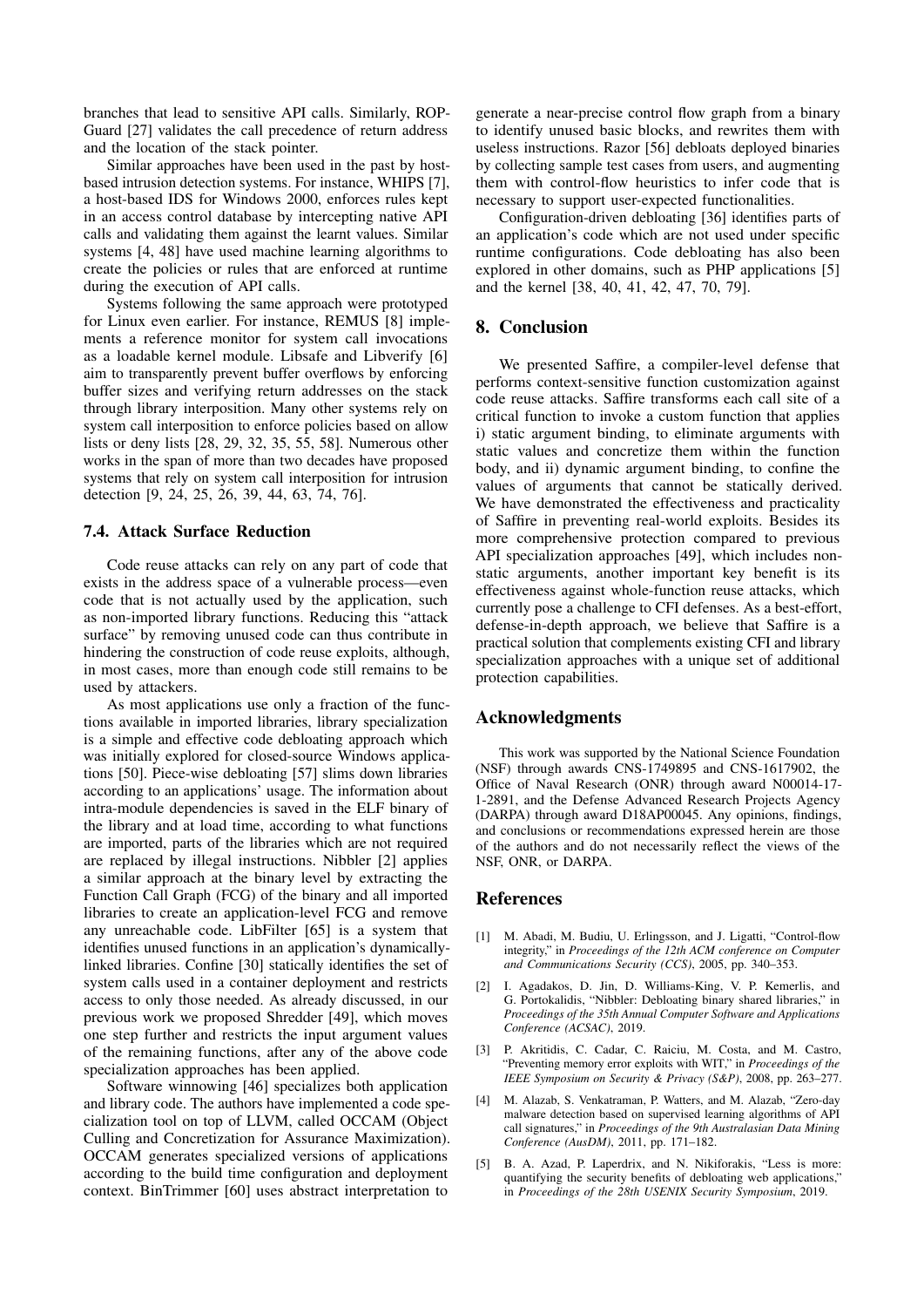- <span id="page-14-23"></span>[6] A. Baratloo, N. Singh, and T. Tsai, "Transparent run-time defense against stack smashing attacks," in *Proceedings of the USENIX Annual Technical Conference (ATC)*, 2000.
- <span id="page-14-21"></span>[7] R. Battistoni, E. Gabrielli, and L. V. Mancini, "A host intrusion prevention system for Windows operating systems," in *Proceedings of the 9th European Symposium on Research in Computer Security (ESORICS)*, 2004, pp. 352–368.
- <span id="page-14-22"></span>[8] M. Bernaschi, E. Gabrielli, and L. V. Mancini, "Remus: A securityenhanced operating system," *ACM Trans. Inf. Syst. Secur.*, vol. 5, no. 1, pp. 36–61, Feb. 2002.
- <span id="page-14-28"></span>[9] S. Bhatkar, A. Chaturvedi, and R. Sekar, "Dataflow anomaly detection," in *Proceedings of the IEEE Symposium on Security & Privacy (S&P)*, 2006.
- <span id="page-14-17"></span>[10] P. Biswas, A. Di Federico, S. A. Carr, P. Rajasekaran, S. Volckaert, Y. Na, M. Franz, and M. Payer, "Venerable variadic vulnerabilities vanquished," in *Proceedings of the 26th USENIX Security Symposium*, 2017, pp. 183–198.
- <span id="page-14-10"></span>[11] T. Bletsch, X. Jiang, V. W. Freeh, and Z. Liang, "Jump-oriented programming: A new class of code-reuse attack," in *Proceedings of the 6th ACM Symposium on Information, Computer and Communications Security (AsiaCCS)*, 2011, pp. 30–40.
- <span id="page-14-6"></span>[12] E. Bosman and H. Bos, "Framing signals - a return to portable shellcode," in *Proceedings of the IEEE Symposium on Security & Privacy (S&P)*, 2014, pp. 243–258.
- <span id="page-14-2"></span>[13] N. Carlini, A. Barresi, M. Payer, D. Wagner, and T. R. Gross, "Control-flow bending: On the effectiveness of control-flow integrity," in *Proceedings of the 24th USENIX Security Symposium*, 2015.
- <span id="page-14-16"></span>[14] M. Castro, M. Costa, and T. Harris, "Securing software by enforcing data-flow integrity," in *Proceedings of the 7th Symposium on Operating Systems Design and Implementation (OSDI)*, 2006.
- <span id="page-14-11"></span>[15] S. Checkoway, L. Davi, A. Dmitrienko, A.-R. Sadeghi, H. Shacham, and M. Winandy, "Return-oriented programming without returns," in *Proceedings of the 17th ACM Conference on Computer and Communications Security (CCS)*, 2010, pp. 559–572.
- <span id="page-14-15"></span>[16] S. Chen, J. Xu, E. C. Sezer, P. Gauriar, and R. K. Iyer, "Noncontrol-data attacks are realistic threats," in *Proceedings of the 14th USENIX Security Symposium*, 2005.
- <span id="page-14-19"></span>[17] Y. Cheng, Z. Zhou, M. Yu, X. Ding, and R. H. Deng, "ROPecker: A generic and practical approach for defending against ROP attacks," in *Proceedings of the Network and Distributed System Security Symposium (NDSS)*, 2014.
- <span id="page-14-12"></span>[18] J. Corbet, "Memory protection keys," [https://lwn.net/Articles/643](https://lwn.net/Articles/643797/) [797/,](https://lwn.net/Articles/643797/) 2015.
- <span id="page-14-5"></span>[19] S. J. Crane, S. Volckaert, F. Schuster, C. Liebchen, P. Larsen, L. Davi, A.-R. Sadeghi, T. Holz, B. De Sutter, and M. Franz, "It's a TRaP: Table randomization and protection against function-reuse attacks," in *Proceedings of the 22nd ACM Conference on Computer and Communications Security (CCS)*, 2015, pp. 243–255.
- <span id="page-14-0"></span>[20] S. Designer, "Getting around non-executable stack (and fix)," 1997, [http://seclists.org/bugtraq/1997/Aug/63.](http://seclists.org/bugtraq/1997/Aug/63)
- <span id="page-14-14"></span>[21] ——, "Non-executable stack patch," [http://lkml.iu.edu/hypermail/li](http://lkml.iu.edu/hypermail/linux/kernel/9706.0/0341.html) [nux/kernel/9706.0/0341.html,](http://lkml.iu.edu/hypermail/linux/kernel/9706.0/0341.html) 1997.
- <span id="page-14-18"></span>[22] U. Erlingsson, M. Abadi, M. Vrable, M. Budiu, and G. C. Necula, "XFI: Software guards for system address spaces," in *Proceedings of the 7th Symposium on Operating Systems Design and Implementation (OSDI)*, 2006, pp. 75–88.
- <span id="page-14-3"></span>[23] I. Evans, F. Long, U. Otgonbaatar, H. Shrobe, M. Rinard, H. Okhravi, and S. Sidiroglou-Douskos, "Control jujutsu: On the weaknesses of fine-grained control flow integrity," in *Proceedings of the 22nd ACM Conference on Computer and Communications Security (CCS)*, 2015, pp. 901–913.
- <span id="page-14-29"></span>[24] H. H. Feng, O. M. Kolesnikov, P. Fogla, W. Lee, and W. Gong, "Anomaly detection using call stack information," in *Proceedings of the IEEE Symposium on Security & Privacy (S&P)*, 2003, pp. 62–75.
- <span id="page-14-30"></span>[25] H. H. Feng, J. T. Giffin, Y. Huang, S. Jha, W. Lee, and B. P. Miller, "Formalizing sensitivity in static analysis for intrusion detection," pp. 194–208, 2004.
- <span id="page-14-31"></span>[26] S. Forrest, S. A. Hofmeyr, A. Somayaji, and T. A. Longstaff, "A sense of self for Unix processes," in *Proceedings of the IEEE Symposium on Security & Privacy (S&P)*, 1996.
- <span id="page-14-20"></span>[27] I. Fratrić, "ROPGuard: Runtime prevention of return-oriented programming attacks," 2012, [http://www.ieee.hr/](http://www.ieee.hr/_download/repository/Ivan_Fratric.pdf) download/re [pository/Ivan](http://www.ieee.hr/_download/repository/Ivan_Fratric.pdf)\_Fratric.pdf.
- <span id="page-14-24"></span>[28] T. Garfinkel, "Traps and pitfalls: Practical problems in system call interposition based security tools," in *Proceedings of the Network and Distributed System Security Symposium (NDSS)*, 2003.
- <span id="page-14-25"></span>[29] T. Garfinkel, B. Pfaff, and M. Rosenblum, "Ostia: A delegating architecture for secure system call interposition," in *Proceedings of the Network and Distributed System Security Symposium (NDSS)*, 2003.
- <span id="page-14-33"></span>[30] S. Ghavamnia, T. Palit, A. Benameur, and M. Polychronakis, "Confine: Automated system call policy generation for container attack surface reduction," in *Proceedings of the International Conference on Research in Attacks, Intrusions, and Defenses (RAID)*, 2020.
- <span id="page-14-4"></span>[31] E. Göktaş, E. Athanasopoulos, H. Bos, and G. Portokalidis, "Out of control: Overcoming control-flow integrity," in *Proceedings of the 35th IEEE Symposium on Security & Privacy (S&P)*, 2014.
- <span id="page-14-26"></span>[32] I. Goldberg, D. Wagner, R. Thomas, and E. A. Brewer, "A secure environment for untrusted helper applications (confining the wily hacker)," in *Proceedings of the 6th USENIX Security Symposium*, 1996.
- <span id="page-14-7"></span>[33] A. G. Hashim Sharif, Muhammad Abubakar and F. Zaffar, "Trimmer: Application specialization for code debloating," in *Proceedings of the 33rd ACM/IEEE International Conference on Automated Software Engineering (ASE)*, 2018.
- <span id="page-14-8"></span>[34] K. Heo, W. Lee, P. Pashakhanloo, and M. Naik, "Effective program debloating via reinforcement learning," in *Proceedings of the 24th ACM Conference on Computer and Communications Security (CCS)*, 2018.
- <span id="page-14-27"></span>[35] K. Jain and R. Sekar, "User-level infrastructure for system call interposition: A platform for intrusion detection and confinement," in *Proceedings of the Network and Distributed System Security Symposium (NDSS)*, 2000.
- <span id="page-14-34"></span>[36] H. Koo, S. Ghavamnia, and M. Polychronakis, "Configurationdriven software debloating," in *Proceedings of the 12th European Workshop on System Security (EuroSec)*, 2019.
- <span id="page-14-1"></span>[37] S. Krahmer, "x86-64 buffer overflow exploits and the borrowed code chunks exploitation technique," 2005, [http://www.suse.de/](http://www.suse.de/~krahmer/no-nx.pdf)∼k [rahmer/no-nx.pdf.](http://www.suse.de/~krahmer/no-nx.pdf)
- <span id="page-14-35"></span>[38] T. Kroes, A. Altinay, J. Nash, Y. Na, S. Volckaert, H. Bos, M. Franz, and C. Giuffrida, "BinRec: Attack surface reduction through dynamic binary recovery," in *Proceedings of the 2018 Workshop on Forming an Ecosystem Around Software Transformation (FEAST)*, 2018.
- <span id="page-14-32"></span>[39] C. Kruegel, D. Mutz, F. Valeur, and G. Vigna, "On the detection of anomalous system call arguments," in *Proceedings of the 8th European Symposium on Research in Computer Security (ESORICS)*, 2003, pp. 326–343.
- <span id="page-14-36"></span>[40] A. Kurmus, S. Dechand, and R. Kapitza, "Quantifiable run-time kernel attack surface reduction," in *Proceedings of the 11th International Conference on Detection of Intrusions and Malware, and Vulnerability Assessment (DIMVA)*, 2014, pp. 212–234.
- <span id="page-14-37"></span>[41] A. Kurmus, A. Sorniotti, and R. Kapitza, "Attack surface reduction for commodity OS kernels: Trimmed garden plants may attract less bugs," in *Proceedings of the 4th European Workshop on System Security (EuroSec)*, 2011.
- <span id="page-14-9"></span>[42] A. Kurmus, R. Tartler, D. Dorneanu, B. Heinloth, V. Rothberg, A. Ruprecht, W. Schröder-Preikschat, D. Lohmann, and R. Kapitza, "Attack surface metrics and automated compile-time OS kernel tailoring," in *Proceedings of the Network and Distributed System Security Symposium (NDSS)*, 2013.
- <span id="page-14-13"></span>[43] V. Kuznetsov, L. Szekeres, M. Payer, G. Candea, R. Sekar, and D. Song, "Code-pointer integrity," in *Proceedings of the 11th USENIX Conference on Operating Systems Design and Implementation (OSDI)*, 2014, pp. 147–163.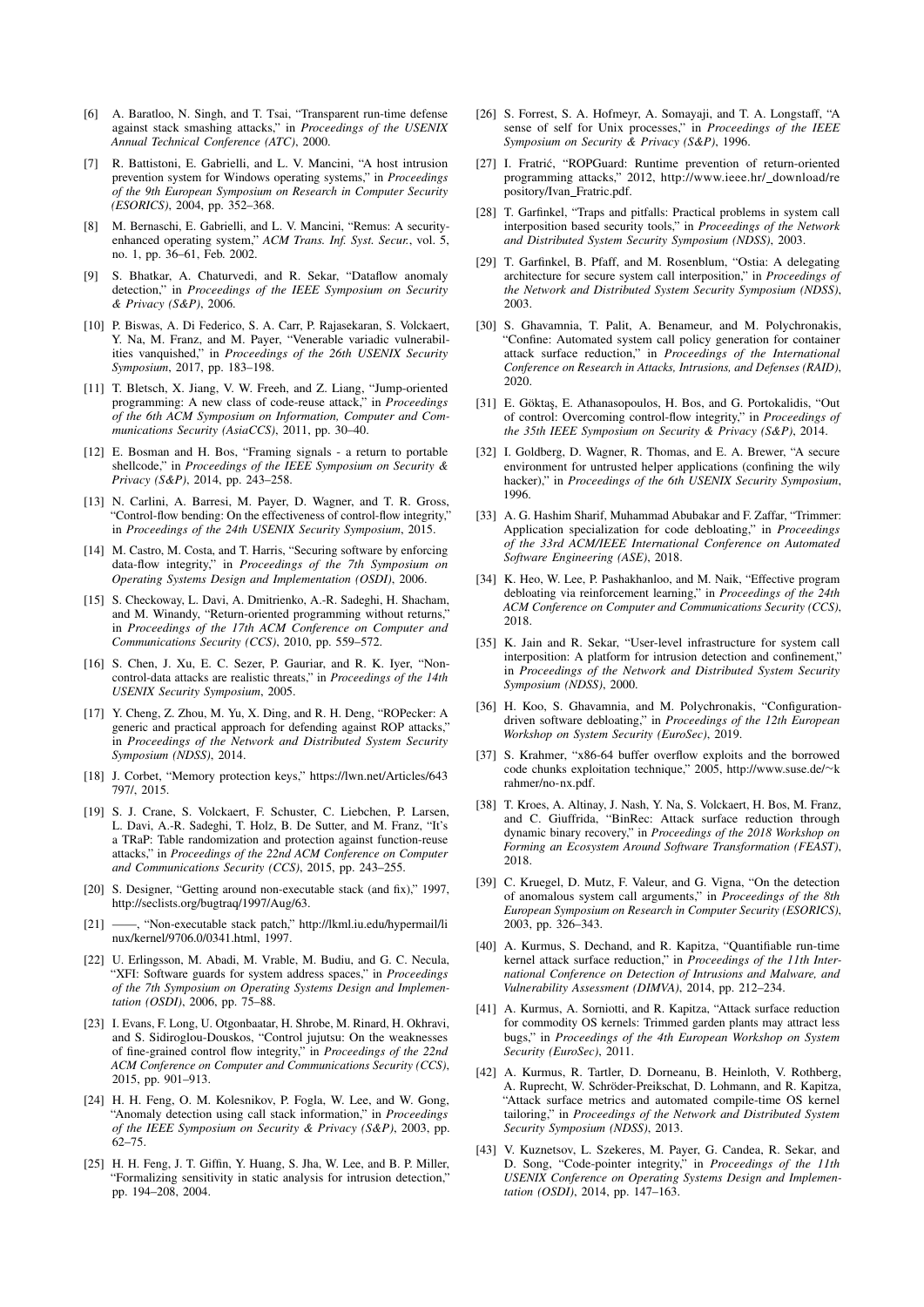- <span id="page-15-28"></span>[44] P. Li, H. Park, D. Gao, and J. Fu, "Bridging the gap between data-flow and control-flow analysis for anomaly detection," in *Proceedings of the Annual Computer Security Applications Conference (ACSAC)*, 2008, pp. 392–401.
- <span id="page-15-21"></span>[45] T. Liu, G. Shi, L. Chen, F. Zhang, Y. Yang, and J. Zhang, "TMDFI: Tagged memory assisted for fine-grained data-flow integrity towards embedded systems against software exploitation," in *Proceedings of the 17th IEEE International Conference On Trust, Security And Privacy In Computing And Communications (TrustCom)*, 2018, pp. 545–550.
- <span id="page-15-8"></span>[46] G. Malecha, A. Gehani, and N. Shankar, "Automated software winnowing," in *Proceedings of the 30th Annual ACM Symposium on Applied Computing (SAC)*, 2015, pp. 1504–1511.
- <span id="page-15-9"></span>[47] H. M. Mansour Alharthi, Hong Hu and T. Kim, "On the effectiveness of kernel debloating via compile-time configuration," in *Proceedings of the Second Workshop on Forming an Ecosystem Around Software Transformation (FEAST)*, 2018.
- <span id="page-15-25"></span>[48] Miao Wang, Cheng Zhang, and Jingjing Yu, "Native API based Windows anomaly intrusion detection method using SVM," in *Proceedings of the IEEE International Conference on Sensor Networks, Ubiquitous, and Trustworthy Computing (SUTC)*, 2006.
- <span id="page-15-10"></span>[49] S. Mishra and M. Polychronakis, "Shredder: Breaking exploits through API specialization," in *Proceedings of the 34th Annual Computer Security Applications Conference (ACSAC)*, 2018.
- <span id="page-15-11"></span>[50] C. Mulliner and M. Neugschwandtner, "Breaking payloads with runtime code stripping and image freezing." Black Hat USA, 2015.
- <span id="page-15-1"></span>[51] Nergal, "The advanced return-into-lib(c) exploits: PaX case study," *Phrack*, vol. 11, no. 58, Dec. 2001.
- <span id="page-15-2"></span>[52] T. Newsham, "Non-exec stack," 2000, [http://seclists.org/bugtraq/2](http://seclists.org/bugtraq/2000/May/90) [000/May/90.](http://seclists.org/bugtraq/2000/May/90)
- <span id="page-15-17"></span>[53] V. Pappas, M. Polychronakis, and A. D. Keromytis, "Transparent ROP exploit mitigation using indirect branch tracing," in *Proceedings of the 22nd USENIX Security Symposium*, August 2013.
- <span id="page-15-0"></span>[54] PaX Team, "Address space layout randomization," 2003, [http://pax.](http://pax.grsecurity.net/docs/aslr.txt) [grsecurity.net/docs/aslr.txt.](http://pax.grsecurity.net/docs/aslr.txt)
- <span id="page-15-26"></span>[55] M. Payer and T. R. Gross, "Fine-grained user-space security through virtualization," in *Proceedings of the 7th ACM SIGPLAN/SIGOPS International Conference on Virtual Execution Environments (VEE)*, 2011, pp. 157–168.
- <span id="page-15-34"></span>[56] C. Qian, H. Hu, M. Alharthi, P. H. Chung, T. Kim, and W. Lee, "RAZOR: A framework for post-deployment software debloating, in *Proceedings of the 28th USENIX Security Symposium*, 2019.
- <span id="page-15-12"></span>[57] A. Quach, A. Prakash, and L. K. Yan, "Debloating software through piece-wise compilation and loading," in *Proceedings of the 27th USENIX Security Symposium*, 2018.
- <span id="page-15-27"></span>[58] M. Rajagopalan, M. Hiltunen, T. Jim, and R. Schlichting, "Authenticated system calls," in *Proceedings of the International Conference on Dependable Systems and Networks (DSN)*, 2005, pp. 358–367.
- <span id="page-15-22"></span>[59] T. Ramezanifarkhani and M. Razzazi, "Principles of data flow integrity: Specification and enforcement." *J. Inf. Sci. Eng.*, vol. 31, no. 2, pp. 529–546, 2015.
- <span id="page-15-33"></span>[60] N. Redini, R. Wang, A. Machiry, Y. Shoshitaishvili, G. Vigna, and C. Kruegel, "BinTrimmer: Towards static binary debloating through abstract interpretation," in *Proceedings of the 16th International Conference on Detection of Intrusions and Malware & Vulnerability Assessment (DIMVA)*, 2019, pp. 482–501.
- <span id="page-15-7"></span>[61] R. Rudd, R. Skowyra, D. Bigelow, V. Dedhia, T. Hobson, C. L. Stephen Crane, P. Larsen, L. Davi, M. Franz, A.-R. Sadeghi, and H. Okhravi, "Address-Oblivious Code Reuse: On the Effectiveness of Leakage Resilient Diversity," in *Proceedings of the Network and Distributed System Security Symposium (NDSS)*, 2017.
- <span id="page-15-6"></span>[62] F. Schuster, T. Tendyck, C. Liebchen, L. Davi, A.-R. Sadeghi, and T. Holz, "Counterfeit object-oriented programming: On the difficulty of preventing code reuse attacks in C++ applications," in *Proceedings of the 36th IEEE Symposium on Security & Privacy (S&P)*, 2015, pp. 745–762.
- <span id="page-15-29"></span>[63] R. Sekar, M. Bendre, D. Dhurjati, and P. Bollineni, "A fast automaton-based method for detecting anomalous program behaviors," in *Proceedings of the IEEE Symposium on Security & Privacy*, 2001, pp. 144–155.
- <span id="page-15-3"></span>[64] H. Shacham, "The geometry of innocent flesh on the bone: returninto-libc without function calls (on the x86)," in *Proceedings of the 14th ACM conference on Computer and Communications Security (CCS)*, 2007, pp. 552–561.
- <span id="page-15-32"></span>[65] B. Shteinfeld, "Libfilter: Debloating dynamically-linked libraries through binary recompilation," Undergraduate Honors Thesis, Brown University, 2019.
- <span id="page-15-4"></span>[66] K. Z. Snow, L. Davi, A. Dmitrienko, C. Liebchen, F. Monrose, and A.-R. Sadeghi, "Just-in-time code reuse: On the effectiveness of fine-grained address space layout randomization," in *Proceedings of the 34th IEEE Symposium on Security & Privacy (S&P)*, 2013.
- <span id="page-15-20"></span>[67] C. Song, B. Lee, K. Lu, W. Harris, T. Kim, and W. Lee, "Enforcing kernel security invariants with data flow integrity." in *Proceedings of the Network and Distributed System Security Symposium (NDSS)*, 2016.
- <span id="page-15-23"></span>[68] C. Song, H. Moon, M. Alam, I. Yun, B. Lee, T. Kim, W. Lee, and Y. Paek, "HDFI: Hardware-assisted data-flow isolation," in *Proceedings of the IEEE Symposium on Security & Privacy (S&P)*, 2016.
- <span id="page-15-13"></span>[69] L. Song and X. Xing, "Fine-grained library customization," in *Proceedings of the ECOOP 1st International Workshop on SoftwAre debLoating And Delayering (SALAD)*, 2018.
- <span id="page-15-35"></span>[70] R. Tartler, A. Kurmus, B. Heinloth, V. Rothberg, A. Ruprecht, D. Dorneanu, R. Kapitza, W. Schröder-Preikschat, and D. Lohmann, "Automatic OS kernel TCB reduction by leveraging compile-time configurability," in *Proceedings of the 8th USENIX Conference on Hot Topics in System Dependability (HotDep)*, 2012.
- <span id="page-15-18"></span>[71] A. Vahldiek-Oberwagner, E. Elnikety, N. O. Duarte, M. Sammler, P. Druschel, and D. Garg, "ERIM: Secure, efficient in-process isolation with protection keys (MPK)," in *Proceedings of the 28th USENIX Security Symposium*, 2019.
- <span id="page-15-19"></span>[72] V. van der Veen, D. Andriesse, E. Göktaundefined, B. Gras, L. Sambuc, A. Slowinska, H. Bos, and C. Giuffrida, "Practical context-sensitive CFI," in *Proceedings of the 22nd ACM Conference on Computer and Communications Security (CCS)*, 2015.
- <span id="page-15-5"></span>[73] V. van der Veen, D. Andriesse, M. Stamatogiannakis, X. Chen, H. Bos, and C. Giuffrdia, "The dynamics of innocent flesh on the bone: Code reuse ten years later," in *Proceedings of the ACM Conference on Computer and Communications Security (CCS)*, 2017, pp. 1675–1689.
- <span id="page-15-30"></span>[74] D. Wagner and R. Dean, "Intrusion detection via static analysis," in *Proceedings of the IEEE Symposium on Security & Privacy*, 2001.
- <span id="page-15-24"></span>[75] W. Wang, X. Xu, and K. W. Hamlen, "Object flow integrity," in *Proceedings of the ACM Conference on Computer and Communications Security (CCS)*, 2017, pp. 1909–1924.
- <span id="page-15-31"></span>[76] A. Wespi, M. Dacier, and H. Debar, "Intrusion detection using variable-length audit trail patterns," in *Proceedings of the 3rd Conference in Recent Advances in Intrusion Detection (RAID)*, 2000, pp. 110–129.
- <span id="page-15-14"></span>[77] D. W. Yufei Jiang and P. Liu, "Jred: Program customization and bloatware mitigation based on static analysis," in *Proceedings of the 40th Annual Computer Software and Applications Conference (ACSAC)*, 2016.
- <span id="page-15-15"></span>[78] T. L. Yurong Chen and G. Venkataramani, "Damgate: Dynamic adaptive multi-feature gating in program binaries," in *Proceedings of the Second Workshop on Forming an Ecosystem Around Software Transformation (FEAST)*, 2017.
- <span id="page-15-16"></span>[79] X. Z. Zhongshu Gu, Brendan Saltaformaggio and D. Xu, "Facechange: Application-driven dynamic kernel view switching in a virtual machine," in *Proceedings of the IEEE/IFIP International Conference on Dependable Systems and Networks (DSN)*, 2014.